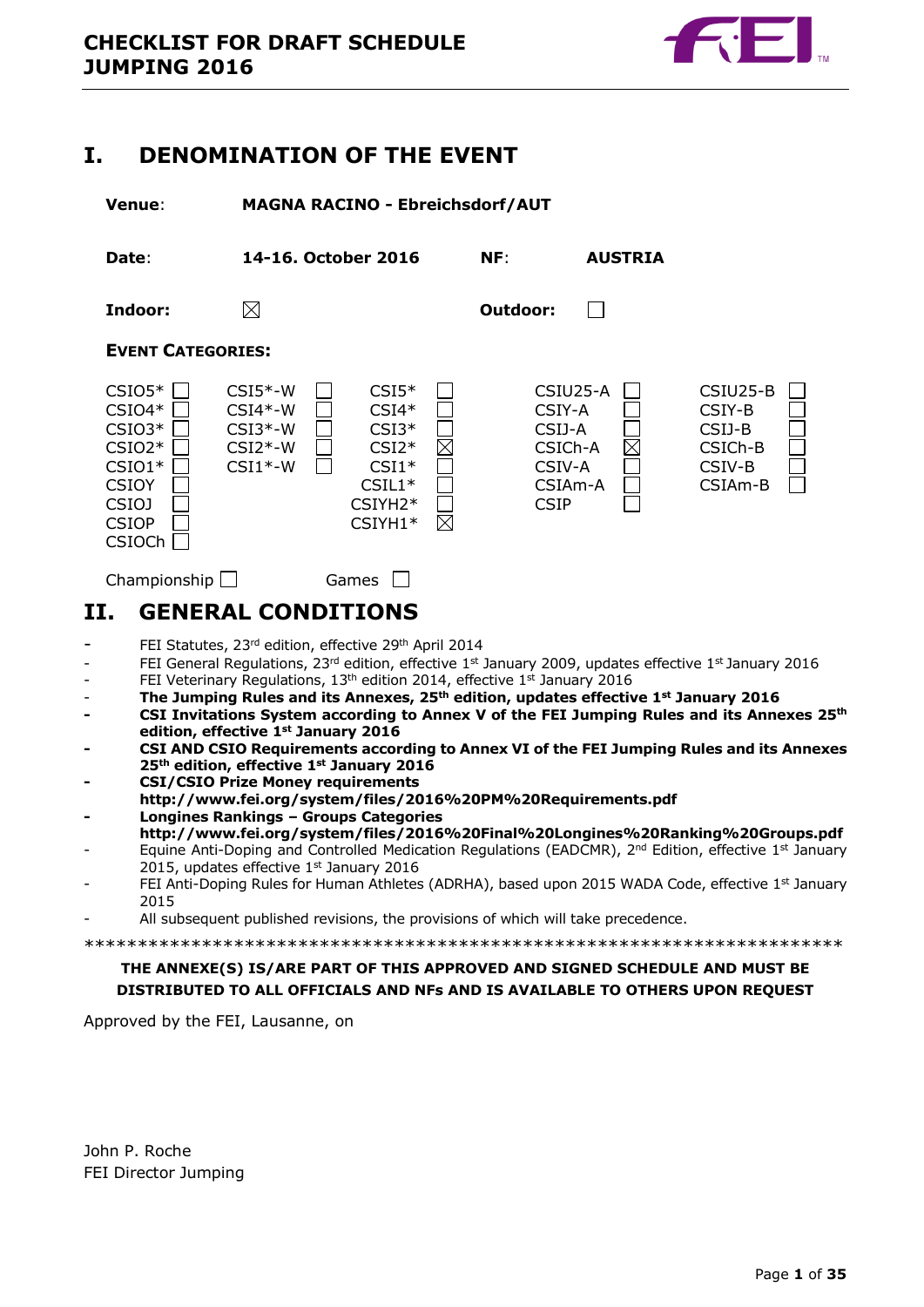

# **TABLE OF CONTENTS**

| I.             |                                                                                              |  |  |  |  |  |
|----------------|----------------------------------------------------------------------------------------------|--|--|--|--|--|
| Н.             |                                                                                              |  |  |  |  |  |
|                |                                                                                              |  |  |  |  |  |
| IV.            |                                                                                              |  |  |  |  |  |
| 1 <sub>1</sub> |                                                                                              |  |  |  |  |  |
| 2.             |                                                                                              |  |  |  |  |  |
| 3.             |                                                                                              |  |  |  |  |  |
| V.             |                                                                                              |  |  |  |  |  |
| VI.            |                                                                                              |  |  |  |  |  |
| 1.             |                                                                                              |  |  |  |  |  |
| 2.             |                                                                                              |  |  |  |  |  |
| 3.             |                                                                                              |  |  |  |  |  |
| 4.             |                                                                                              |  |  |  |  |  |
| 5.             |                                                                                              |  |  |  |  |  |
| 6.             |                                                                                              |  |  |  |  |  |
| 7.<br>8.       |                                                                                              |  |  |  |  |  |
| 9.             |                                                                                              |  |  |  |  |  |
| 10.            |                                                                                              |  |  |  |  |  |
| 11.            |                                                                                              |  |  |  |  |  |
| 12.            |                                                                                              |  |  |  |  |  |
| VII.           |                                                                                              |  |  |  |  |  |
| 1.             |                                                                                              |  |  |  |  |  |
| 2.             |                                                                                              |  |  |  |  |  |
|                |                                                                                              |  |  |  |  |  |
|                |                                                                                              |  |  |  |  |  |
| VIII.          |                                                                                              |  |  |  |  |  |
| 1.             |                                                                                              |  |  |  |  |  |
| 2.             |                                                                                              |  |  |  |  |  |
| 3.             |                                                                                              |  |  |  |  |  |
| IX.            |                                                                                              |  |  |  |  |  |
| 1.             |                                                                                              |  |  |  |  |  |
| 2.             |                                                                                              |  |  |  |  |  |
| 3.             |                                                                                              |  |  |  |  |  |
| 4.             |                                                                                              |  |  |  |  |  |
| 5.             |                                                                                              |  |  |  |  |  |
| Х.             |                                                                                              |  |  |  |  |  |
| XI.            |                                                                                              |  |  |  |  |  |
| 1.             |                                                                                              |  |  |  |  |  |
| 2.             |                                                                                              |  |  |  |  |  |
| 3.             |                                                                                              |  |  |  |  |  |
| 4.             |                                                                                              |  |  |  |  |  |
| 5.             |                                                                                              |  |  |  |  |  |
| 6.<br>7.       |                                                                                              |  |  |  |  |  |
| 8.             | EQUINE ANTI-DOPING AND CONTROLLED MEDICATION PROGRAMME (EADCMP). FEI VETERINARY REGULATIONS, |  |  |  |  |  |
|                |                                                                                              |  |  |  |  |  |
| XII.           |                                                                                              |  |  |  |  |  |
| XIII.          |                                                                                              |  |  |  |  |  |
| 1.             |                                                                                              |  |  |  |  |  |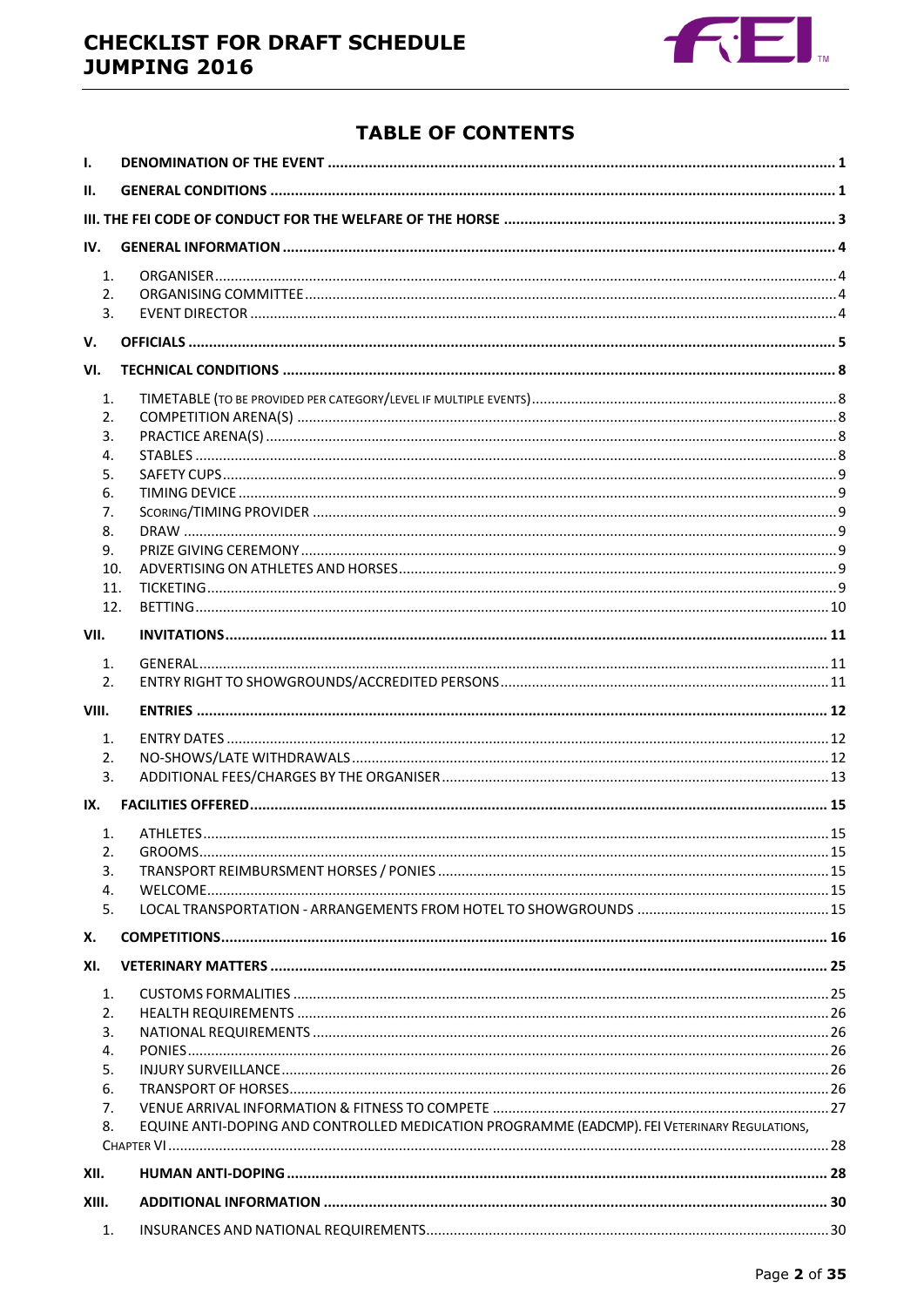

# <span id="page-2-0"></span>**III. THE FEI CODE OF CONDUCT FOR THE WELFARE OF THE HORSE**

The Fédération Equestre Internationale (FEI) expects all those involved in international equestrian sport to adhere to the FEI's Code of Conduct and to acknowledge and accept that at all times the welfare of the horse must be paramount and must never be subordinated to competitive or commercial influences.

- 1. At all stages during the preparation and training of competition horses, welfare must take precedence over all other demands. This includes good horse management, training methods, farriery and tack, and transportation.
- 2. Horses and Athletes must be fit, competent and in good health before they are allowed to compete. This encompasses medication use, surgical procedures that threaten welfare or safety, pregnancy in mares and the misuse of aids.
- 3. Events must not prejudice horse welfare. This involves paying careful attention to the competition areas, ground surfaces, weather conditions, stabling, site safety and fitness of the horse for onward travel after the event.
- 4. Every effort must be made to ensure that horses receive proper attention after they have competed and that they are treated humanely when their competition careers are over. This covers proper veterinary care, competition injuries, euthanasia and retirement.
- 5. The FEI urges all involved with the sport to attain the highest levels of education in their areas of expertise.

A full copy of this Code can be obtained from the Fédération Equestre Internationale, HM King Hussein I Building, Chemin de la Joliette 8, 1006 Lausanne, Switzerland. Telephone: +41 21 310 47 47. The Code is available in English. The Code is also available on the FEI's website: www.fei.org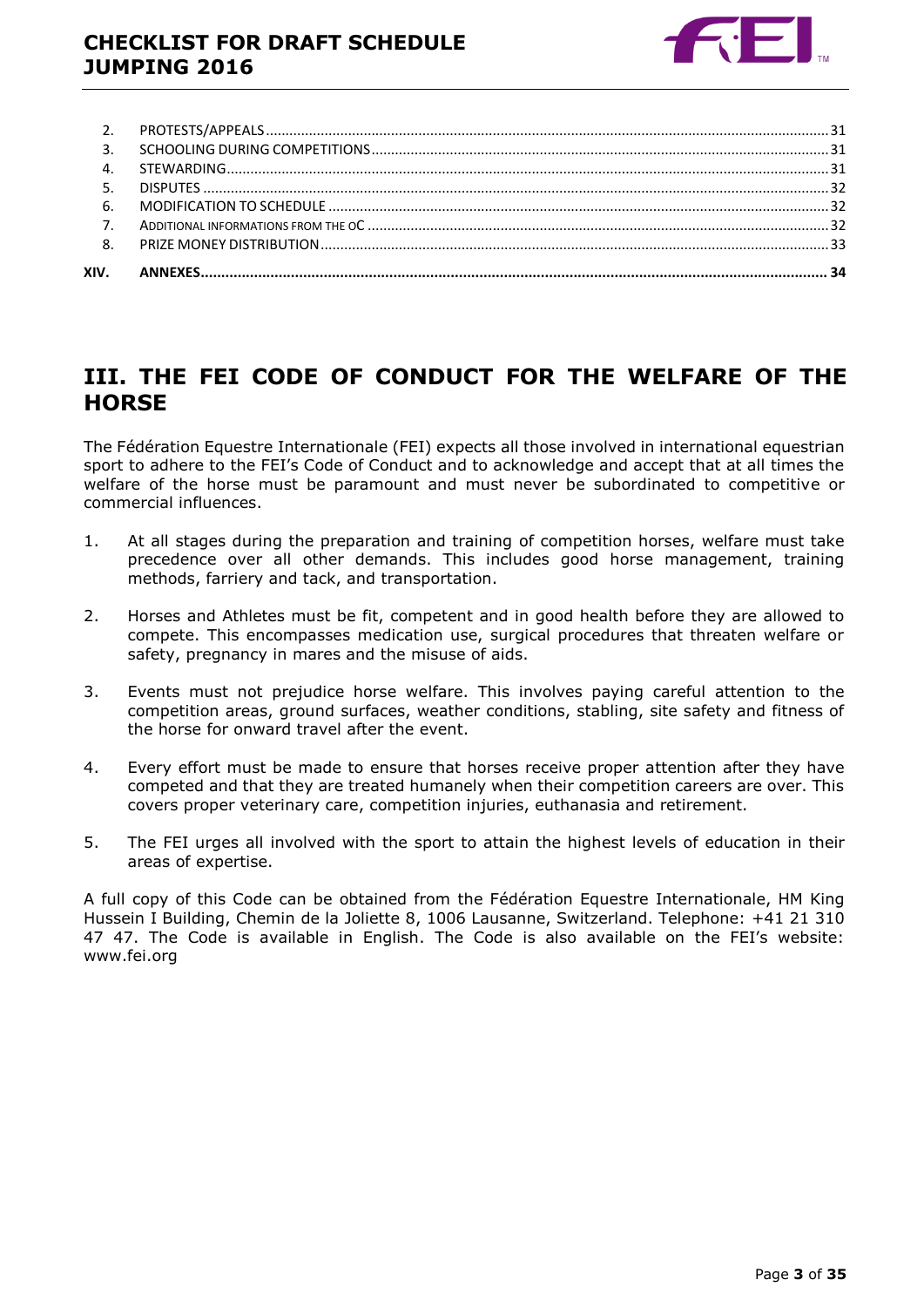

# <span id="page-3-0"></span>**IV. GENERAL INFORMATION**

## <span id="page-3-1"></span>**1. ORGANISER**

| Name:      | <b>RC MAGNA RACINO</b>                        |
|------------|-----------------------------------------------|
| Address:   | 2483 Ebreichsdorf, Pferdepromenade 2, AUSTRIA |
| Telephone: | +43/2254/9000 1600                            |
| Fax:       | +43/2254/9000 1610                            |
| Email:     | horseshows@magnaracino.at                     |
| Website:   | www.magnaracino.at                            |

## Contact Details Show Ground:

Address: 2483 Ebreichsdorf, Pferdepromenade 2, AUSTRIA Telephone: +43/664/ 50 69 020 GPS Coordinates: Accessibility details (directions by road, nearest airport / train station):

## <span id="page-3-2"></span>**2. ORGANISING COMMITTEE**

| Honorary President:     | Frank Stronach     |
|-------------------------|--------------------|
| President of the Event: | Ulla Weigerstorfer |
| Show Secretary:         | Claudia Übleis     |
| Press Officer:          | Bettina Breunlich  |

## <span id="page-3-3"></span>**3. EVENT DIRECTOR**

| Name:      | Ulla Weigerstorfer                            |
|------------|-----------------------------------------------|
| Address:   | 2483 Ebreichsdorf, Pferdepromenade 2, AUSTRIA |
| Telephone: | +43/664/5069020                               |
| Fax:       | +43/2254/9000 1610                            |
| Email:     | horseshows@magnaracino.at                     |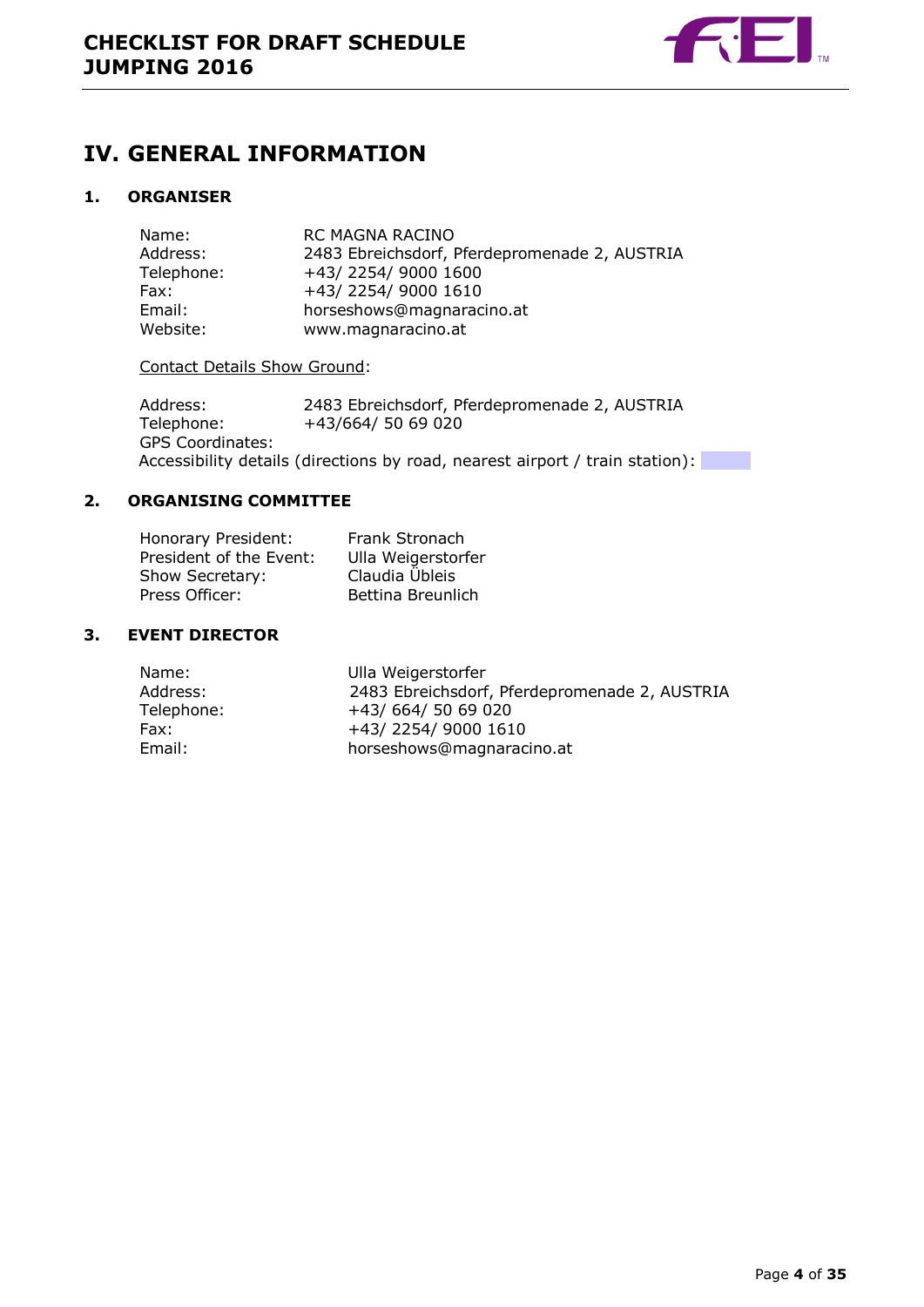

# **V. OFFICIALS**

## \* **Compulsory**

**In case there are several categories and officials are not the same, please complete an additional chart per category.**

<span id="page-4-0"></span>

| Ref          | <b>Panel</b>                                   | <b>Function</b>                                 | <b>FEI ID</b> | <b>Name</b>           | <b>NF</b>         | <b>Leve</b>    | <b>E-mail &amp; Mobile</b>               |
|--------------|------------------------------------------------|-------------------------------------------------|---------------|-----------------------|-------------------|----------------|------------------------------------------|
|              |                                                | Ground Jury<br>President                        | 10050231      | <b>Steiner Fritz</b>  | <b>AUT</b>        | 3              | *fritzsteiner@aon.at                     |
| 1            | <b>Ground Jury</b>                             | Ground Jury<br>Member                           |               | <b>Fries Gabriele</b> | <b>AUT</b>        | N              |                                          |
|              |                                                | Ground Jury<br>Member                           | 10051312      | <b>Boll Alfred</b>    | <b>SUI</b>        | $\overline{4}$ | aboll@bluewin.ch                         |
|              |                                                | Ground Jury<br>Member                           |               |                       |                   |                |                                          |
| $\mathbf{2}$ | <b>Foreign Judge</b>                           | Foreign Judge                                   | 10053775      | <b>Fekar Robert</b>   | <b>SVK</b>        | 3              | robert.fekar@gmail.com *                 |
|              |                                                |                                                 |               |                       | +421 905 53 27 30 |                |                                          |
| 3            | Foreign<br><b>Technical</b><br><b>Delegate</b> | Foreign Technical<br>Delegate                   | non           |                       |                   |                |                                          |
|              |                                                | Course Designer                                 | 10050724      | Kuttelwascher Hubert  | <b>AUT</b>        | 3              | h.kuttelwascher@allaboutcomputers.<br>at |
| 4            | <b>Course Designer</b>                         | <b>Assistant Course</b>                         | 10061509      | Schellenbauer Walter  | <b>AUT</b>        | $\mathbf{1}$   | office@ws-sportpferde.at                 |
|              |                                                | Designer<br><b>Assistant Course</b><br>Designer |               |                       |                   |                |                                          |
| 5            | <b>Appeal</b><br><b>Committee</b>              | Appeal<br>Committee<br>President                | non           |                       |                   |                |                                          |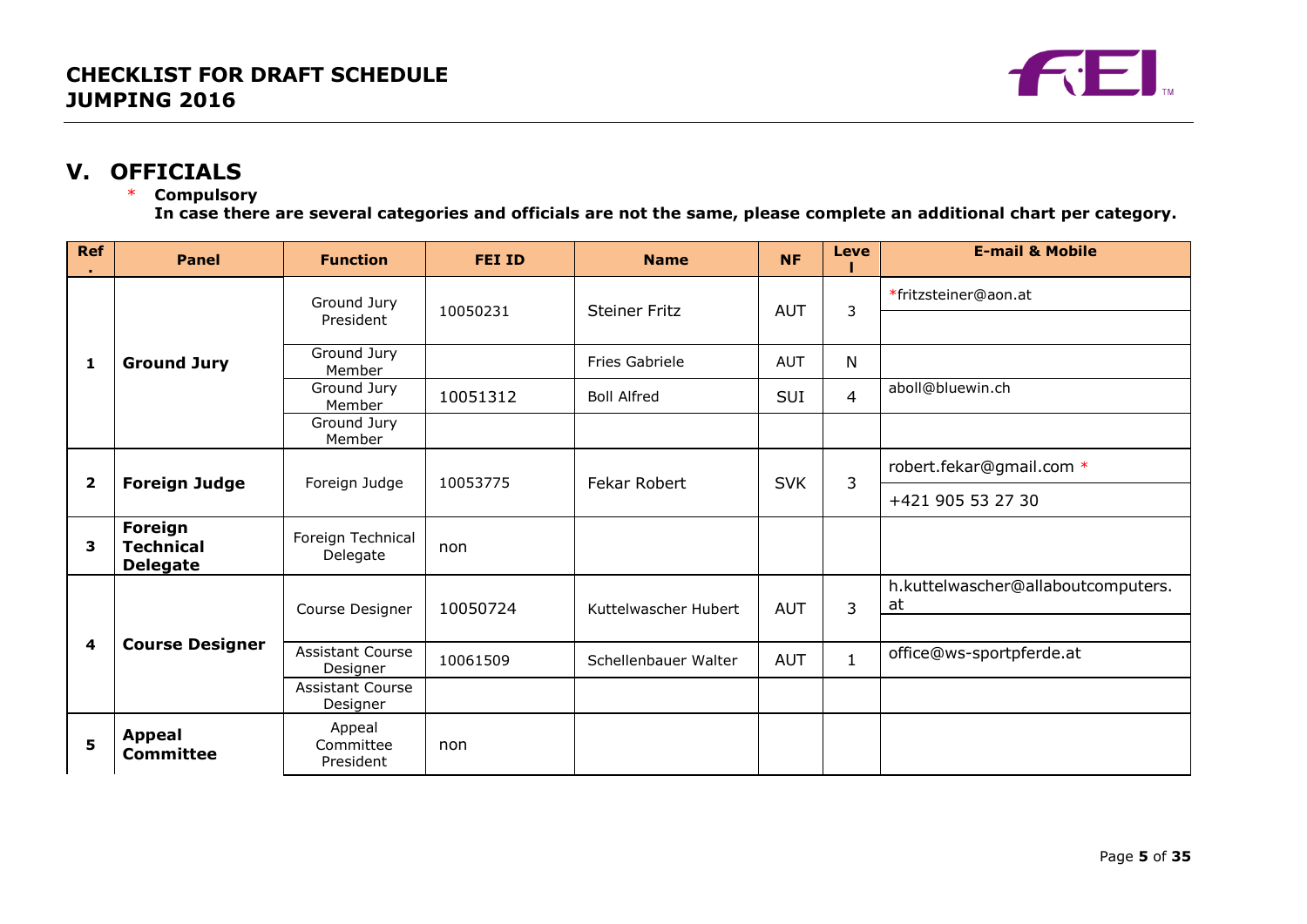

|                         |                                                   | Appeal<br>Committee<br>Member                            |          |                   |            |                    |                                                   |
|-------------------------|---------------------------------------------------|----------------------------------------------------------|----------|-------------------|------------|--------------------|---------------------------------------------------|
|                         |                                                   | Appeal<br>Committee<br>Member                            |          |                   |            |                    |                                                   |
|                         |                                                   |                                                          |          |                   |            |                    | post@preihs.at*                                   |
| 6                       | <b>Chief Steward</b>                              | <b>Chief Steward</b>                                     | 10049974 | Preihs Karl       | <b>AUT</b> | $\overline{2}$     | +43 664 201 33 37                                 |
|                         |                                                   | Assistant<br>Steward                                     | 10000963 | Knoll Christian   | <b>AUT</b> | $\overline{2}$     |                                                   |
|                         |                                                   | Assistant<br>Steward                                     | 10001900 | Kurat Kathrin     | <b>AUT</b> | $\mathbf{1}$       |                                                   |
| $\overline{\mathbf{z}}$ | <b>Assistants Stewards</b>                        | Assistant<br>Steward                                     | 10036597 | Jäger Nicole      | <b>AUT</b> | $\mathbf{1}$       |                                                   |
|                         |                                                   | Assistant<br>Steward                                     | 10002984 | Ulrich Domaingo   | <b>AUT</b> | $\mathbf{1}$       |                                                   |
|                         | <b>FEI Veterinary</b><br><b>Delegate</b>          | FEI Veterinary<br>10050603<br>Zach Constanze<br>Delegate |          |                   | <b>AUT</b> |                    | Constanze.zach@chello.at*                         |
|                         |                                                   |                                                          |          |                   |            | (43 1) 664 4311665 |                                                   |
|                         | <b>Veterinary</b><br><b>Commission</b>            | Veterinary                                               |          |                   |            |                    | $\ast$                                            |
| 8                       |                                                   | Commission<br>President                                  |          |                   |            |                    |                                                   |
|                         |                                                   | Foreign<br>Veterinary                                    |          |                   |            |                    | $\ast$                                            |
|                         |                                                   | Delegate                                                 |          |                   |            |                    |                                                   |
|                         |                                                   | Assistant FEI<br>Delegate                                |          |                   |            |                    |                                                   |
| 9                       | <b>Veterinary Service</b><br><b>Manager (VSM)</b> | Veterinary<br>Service Manager                            | 10096358 | asterk Christina  | <b>AUT</b> |                    | christinapasterk@hotmail.com<br>+43 650 663 3 087 |
|                         | <b>Treating</b><br>Veterinarian                   | FEI Permitted                                            | 10096358 | Pasterk Christina | <b>AUT</b> |                    | christinapasterk@hotmail.com                      |
|                         |                                                   |                                                          |          |                   |            |                    |                                                   |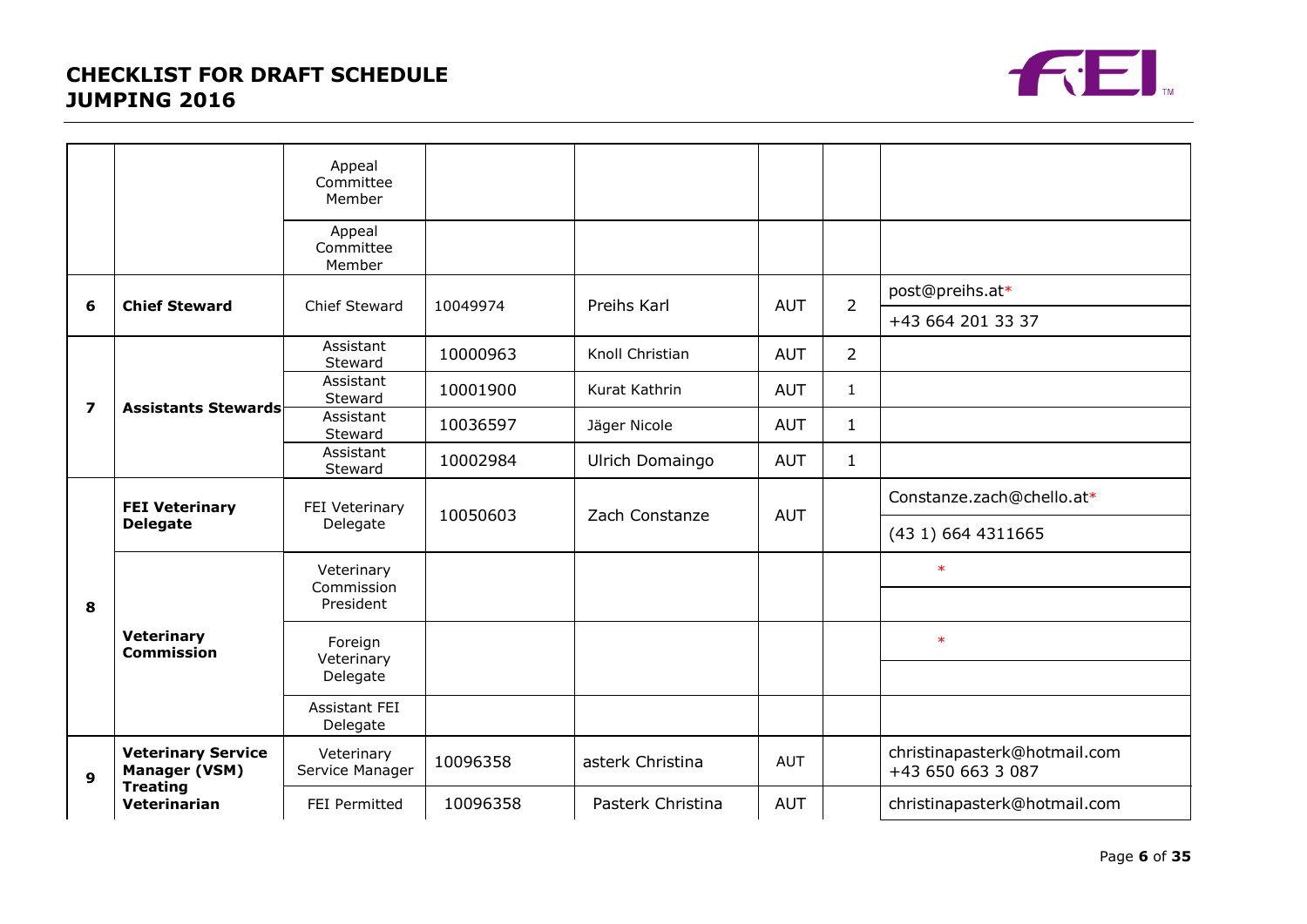

|    | (VR Art 1010)         | Treating<br>Veterinarian |  |                               |            |  | +43 650 663 3 087 |
|----|-----------------------|--------------------------|--|-------------------------------|------------|--|-------------------|
| 10 | <b>Medical Doctor</b> | <b>Medical Doctor</b>    |  | Samariterbund<br>Ebreichsdorf | <b>AUT</b> |  | +43 2254 75356    |
|    |                       |                          |  |                               |            |  |                   |
| 11 | Farrier               | Farrier                  |  | Petric Philipp                | <b>AUT</b> |  | +43 699 10384706  |
|    |                       | NF Delegate (if          |  |                               |            |  | $\ast$            |
| 12 | <b>NF Delegate</b>    | applicable)              |  |                               |            |  |                   |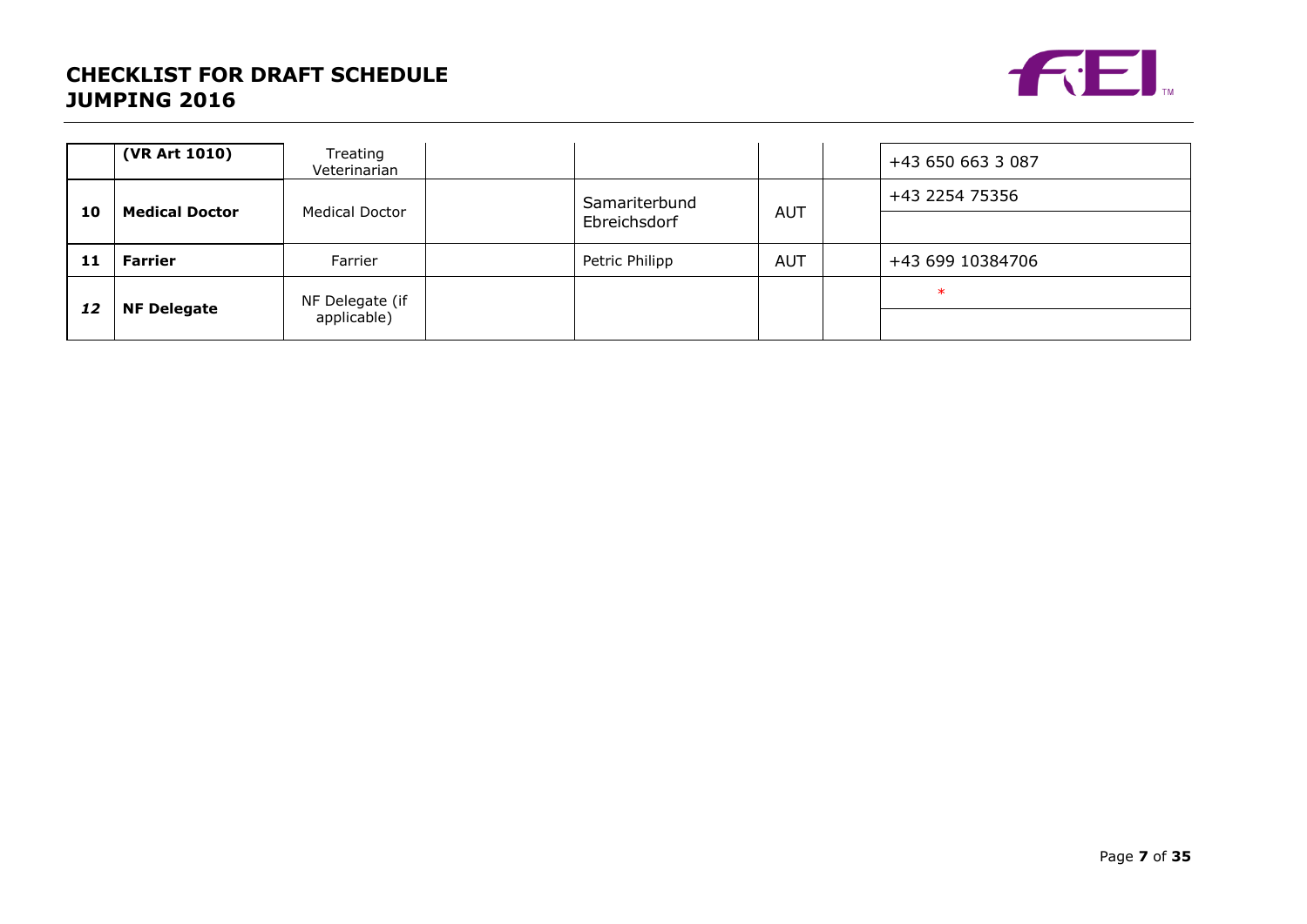

# <span id="page-7-0"></span>**VI. TECHNICAL CONDITIONS**

## <span id="page-7-1"></span>**1. TIMETABLE (TO BE PROVIDED PER CATEGORY/LEVEL IF MULTIPLE EVENTS)**

|                                                                         | Day   | Date       | Time       |
|-------------------------------------------------------------------------|-------|------------|------------|
| Opening of stables<br>$\bullet$                                         | Thu   | 13.10.2016 | 12:00      |
| Horse Inspection All horses taking part at this Event must<br>$\bullet$ | Thu   | 13.10.2016 | $16:00 -$  |
| be present during the first horse inspection, unless unable to do       |       |            | 19:00      |
| so due to "force majeure"                                               |       |            |            |
| Horse Re-Inspection                                                     | Fri   | 14.10.2016 | 09:00      |
|                                                                         |       |            |            |
| Declaration of Starters per Competition                                 | daily |            | till 19:00 |
| 1- Bronze Tour<br>$\bullet$                                             | Fri   | 14.10.2016 | 10:00      |
| 2- Youngster Tour (6-7 year old horses)<br>٠                            | Fri   | 14.10.2016 | 12:00      |
| 3- Silver Tour                                                          | Fri   | 14.10.2016 | 14:00      |
| 4- Children Tour                                                        | Fri   | 14.10.2016 | 16:00      |
| 5- Gold Tour                                                            | Fri   | 14.10.2016 | 18:00      |
| 6- Bronze Tour                                                          | Sat   | 15.10.2016 | 10:00      |
| 7- Children Tour<br>$\bullet$                                           | Sat   | 15.10.2016 | 12:00      |
| 8- Youngster Tour (6-7 year old horses)                                 | Sat   | 15.10.2016 | 13:00      |
| 9- Silver Tour                                                          | Sat   | 15.10.2016 | 15:00      |
| 10- Gold Tour<br>٠                                                      | Sat   | 15.10.2016 | 17:00      |
| 11- Frank Stronach Indoor Derby                                         | Sat   | 15.10.2016 | 19:00      |
| 12- Final Bronze Tour                                                   | Sun   | 16.10.2016 | 09:00      |
| 13- Final Children Tour                                                 | Sun   | 16.10.2016 | 11.00      |
| 14- Final Youngster Tour                                                | Sun   | 16.10.2016 | 12:00      |
| 15- Final Silver Tour                                                   | Sun   | 16.10.2016 | 14:00      |
| 16- MAGNA RACINO Grand Prix                                             | Sun   | 16.10.2016 | 16:00      |

Riders must have the possibility to exercise their horses in an exercise area under a Steward's supervision at least 30 minutes per day outside of the competition warm-up period. Details of opening times of exercise areas must be included in the timetable.

## <span id="page-7-2"></span>**2. COMPETITION ARENA(S)**

| Dimensions:      | $32 \text{ m} \times 70 \text{ m}$ |
|------------------|------------------------------------|
| Type of Footing: | Sand/Fleece (Riso Horse System)    |

## <span id="page-7-3"></span>**3. PRACTICE ARENA(S)**

| Dimensions:      | $25 \text{ m} \times 70 \text{ m}$ |
|------------------|------------------------------------|
| Type of Footing: | Sand/Fleece (Riso Horse System)    |

## <span id="page-7-4"></span>**4. STABLES**

Size of boxes 3,5 m x 4,0 m (450 permanent stables with self- watering)

450 permanent stables with self-watering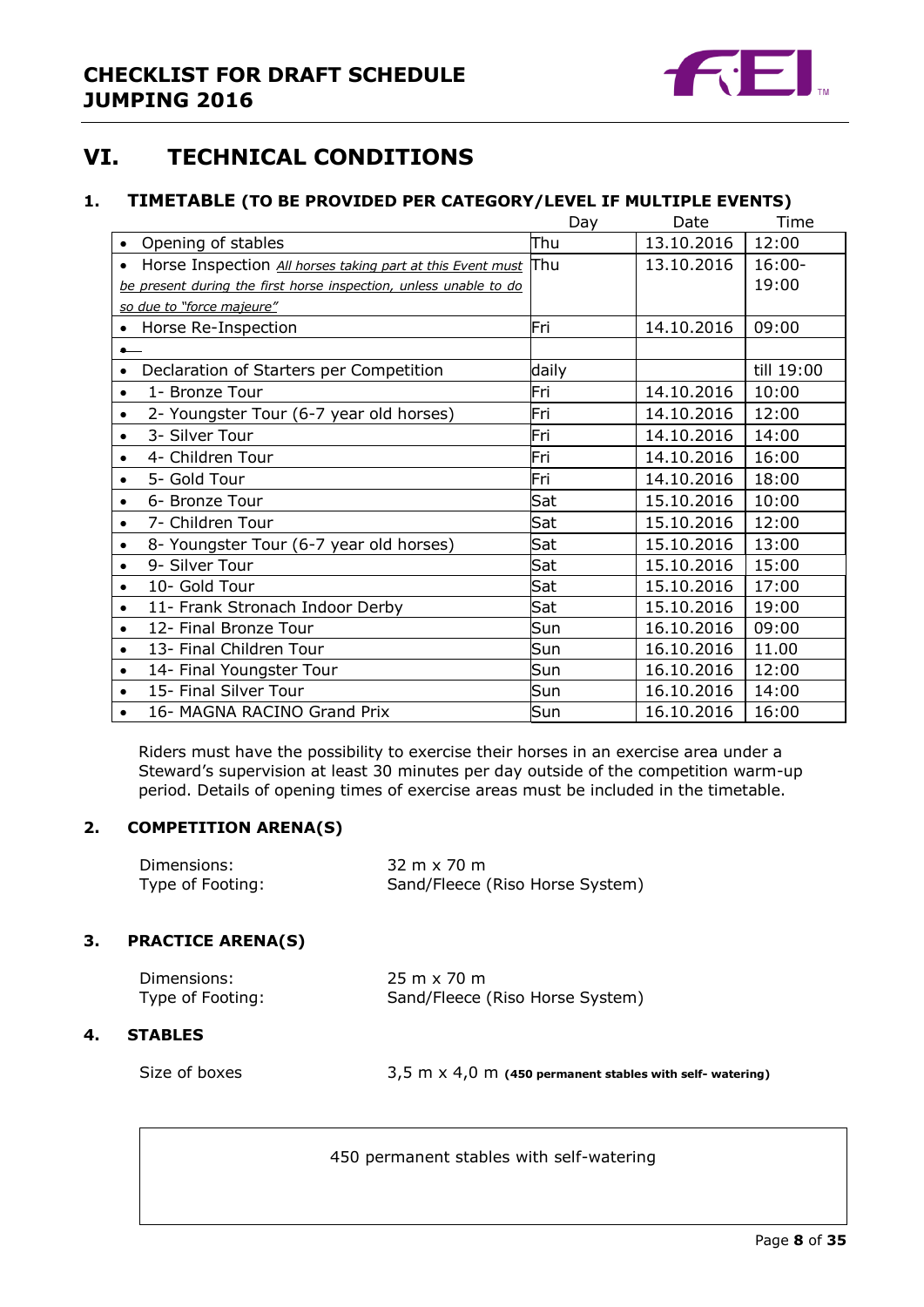

## <span id="page-8-0"></span>**5. SAFETY CUPS**

Name of Manufacturer: CARO, 32257 Bünde, Germany

## <span id="page-8-1"></span>**6. TIMING DEVICE**

Name of Manufacturer: Tag Heuer Model: PTB 606 FEI Report number: 22010001A

## <span id="page-8-2"></span>**7. SCORING/TIMING PROVIDER**

| Name of the company: | Wech Events          |
|----------------------|----------------------|
| Name contact person: | Weghofer Christian   |
| Contact email:       | office@wechevents.at |

The FEI may require to be provided with real time results data feed of your events according to FEI requirements; in this case you and your provider will be informed accordingly.

#### <span id="page-8-3"></span>**8. DRAW**

List of Draws:

The starting lists will be made according to a random computer draw

Time, date and location:

daily at 19:00 h at the show office

## <span id="page-8-4"></span>**9. PRIZE GIVING CEREMONY**

The owner of the winning horse/pony is invited to the prize giving ceremony for the Grand Prix: Yes  $\boxtimes$  No  $\Box$ 

The number of athletes required to present themselves for the prize-giving ceremony of each competition is 8.

## <span id="page-8-5"></span>**10. ADVERTISING ON ATHLETES AND HORSES**

At CSI events, and all competitions except for the Nations Cup, athletes are authorised to carry the logo of their personal sponsor in accordance with the articles 256.3 and 257.3 of the FEI Jumping Rules.

The Chief Steward will check that the advertising on athletes and horses complies with these Articles.

## <span id="page-8-6"></span>**11. TICKETING**

Are you selling tickets for spectators to attend your event: Yes  $\Box$  No  $\boxtimes$ Name of your ticketing provider: Web address to buy ticket: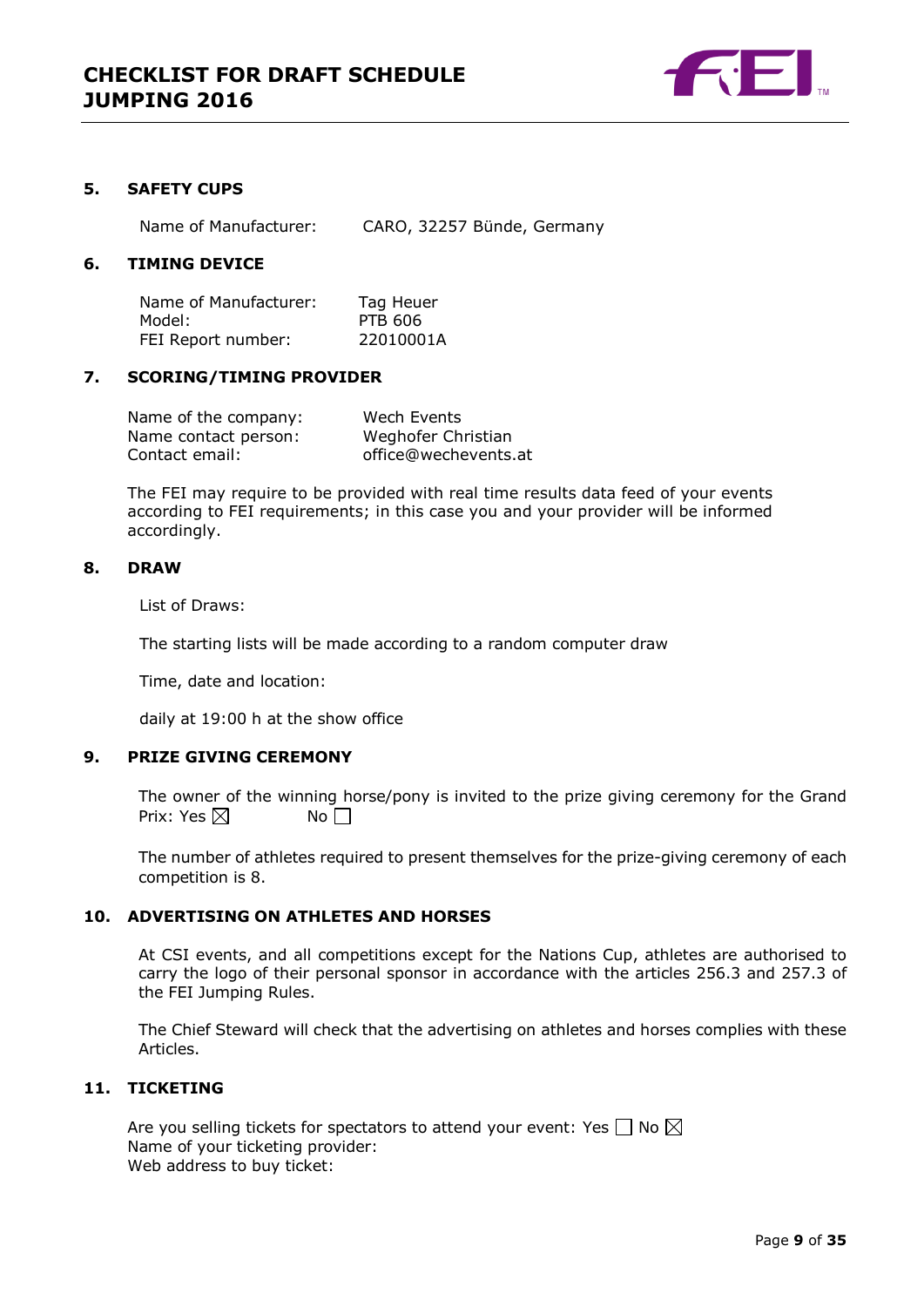

## <span id="page-9-0"></span>**12. BETTING**

Betting will be authorised by the Organiser: Yes  $\Box$  No  $\boxtimes$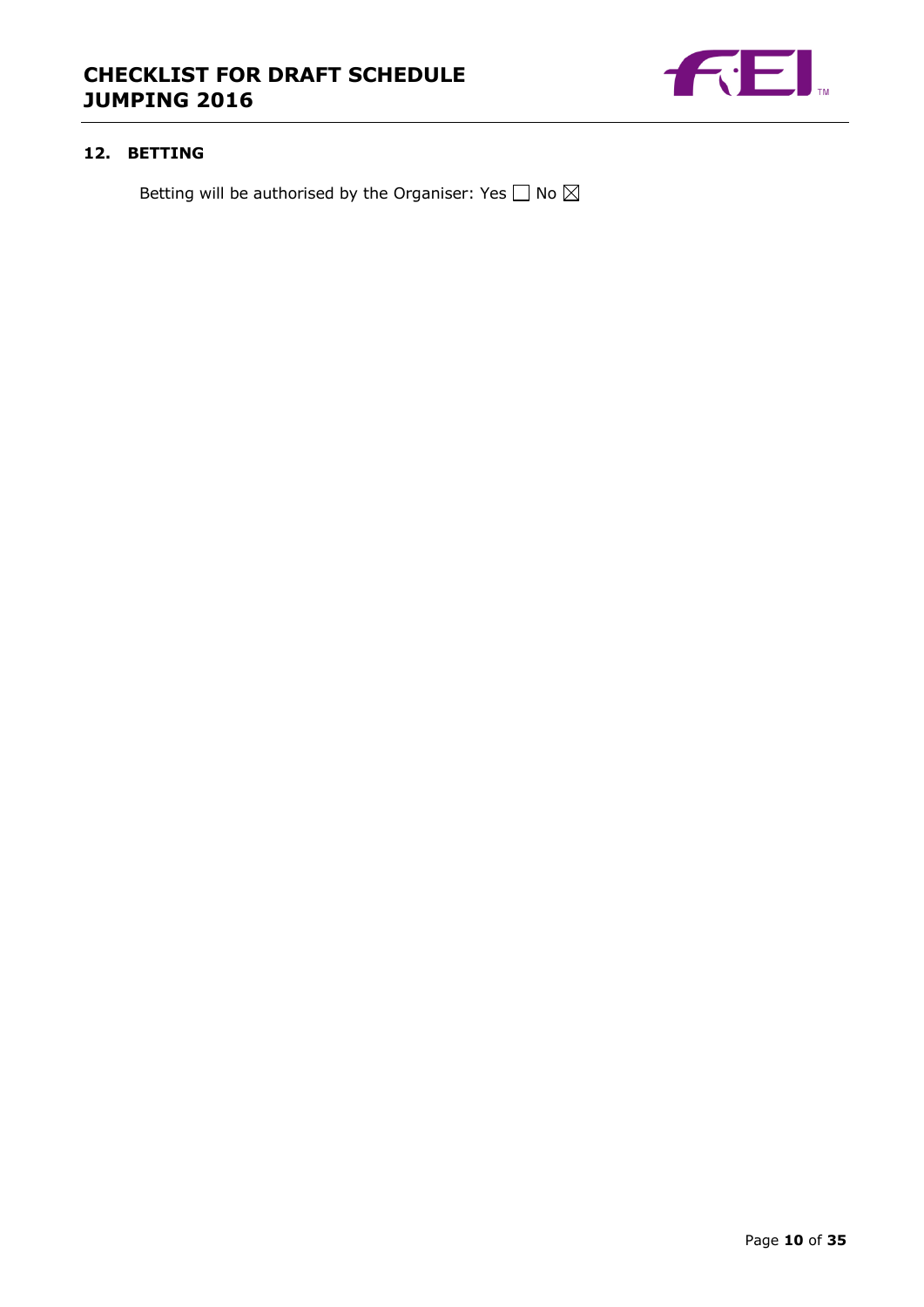

# <span id="page-10-0"></span>**VII. INVITATIONS**

## <span id="page-10-1"></span>**1. GENERAL**

CSI's 2\*; CSIYH1\*; CSICH-A: NF's invited: unlimited Reserve NFs: which is a server of the server of the server of the server of the server of the server of the server of the server of the server of the server of the server of the server of the server of the server of the se Total number of athletes: Total number of athletes: Number of home athletes: unlimited<br>Number of foreign athletes: unlimited<br>unlimited Number of foreign athletes: Number of horses per athlete: 3

One start per horse per day. Changing between Profi Tour (Bronze-, Silver-, Gold-Tour) with the same horse is possible. It is not possible to change between Youngster Tour and other Tours with the same horse. It is not possible to change between Children Tour and other Tours with the same horse. **Horses have to stay in the same category during the event.**

Athletes are invited by the Organiser through their National Federation.

One (1) groom per athlete.

## <span id="page-10-2"></span>**2. ENTRY RIGHT TO SHOWGROUNDS/ACCREDITED PERSONS**

Entry right to the stable area according to FEI Veterinary Regulations Art. 1023 VI.

NUMBER OF ACCREDITED PERSONS:

Athlete: 1 Partner: 1 Groom: 1 Horse Owner: two (2) accreditations per horse acc. to FEI-Passport

Details concerning right of entry to the showground of owners, riders and other persons are available immediately after arriving at the show in the show office.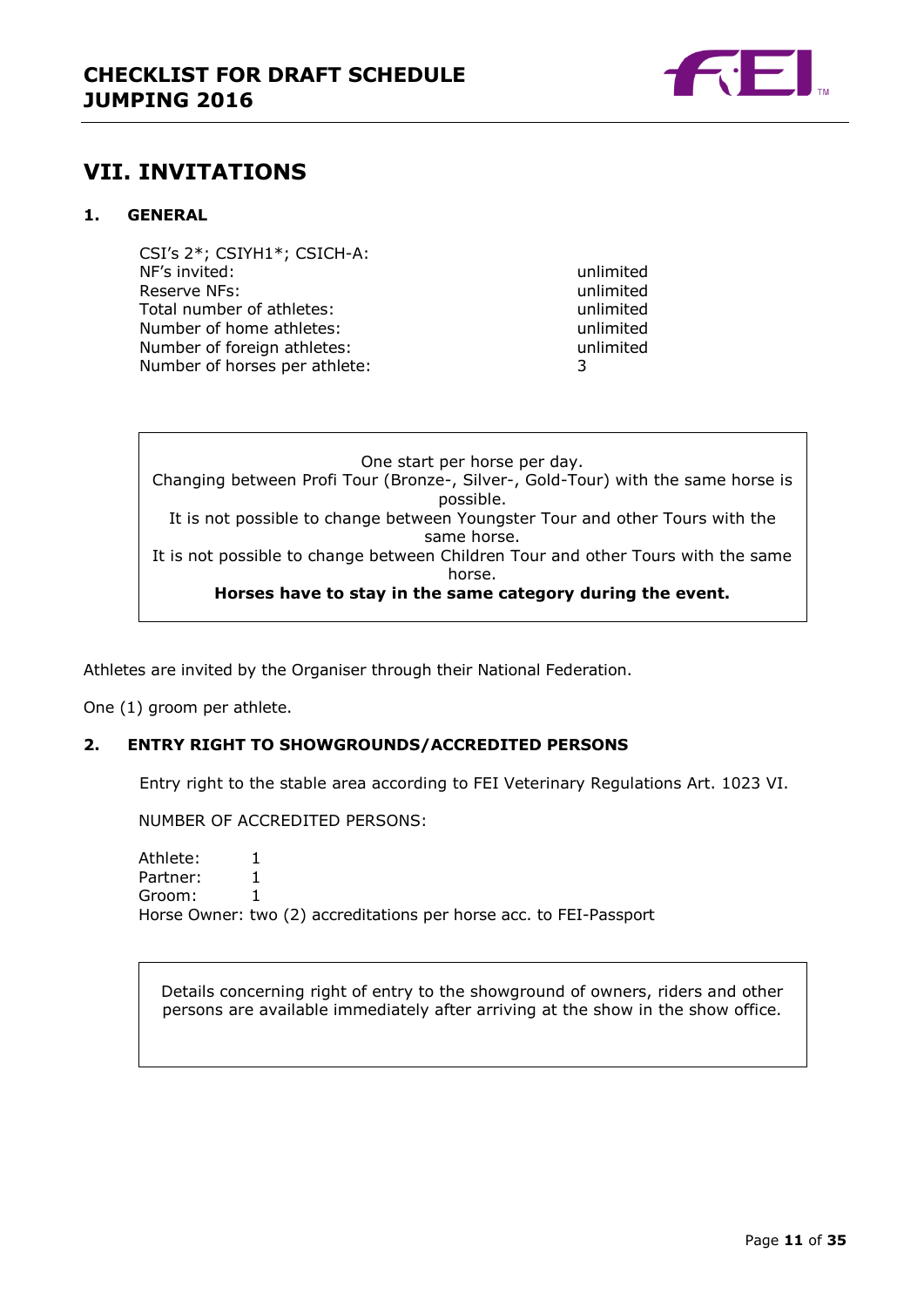

# <span id="page-11-0"></span>**VIII.ENTRIES**

## **IMPORTANT**

- You must use the FEI Entry System for all categories of this Event [\(https://entry.fei.org\)](https://entry.fei.org/);
- You will find additional documentation on: [http://www.fei.org/fei/your-role/nfs/entry-system-jumping;](http://www.fei.org/fei/your-role/nfs/entry-system-jumping)
- All Athletes and Horses participating in any International Competition must be registered with the FEI;
- Athletes and/or Horses present at the Event without having been entered through the FEI's Online Entry System will automatically be disqualified unless compelling circumstances warrant otherwise.

Square for organiser to include details if necessary

## <span id="page-11-1"></span>**1. ENTRY DATES**

Entries have to be in accordance with Art.251 of the FEI Jumping Rules,  $25<sup>th</sup>$  edition, effective 1 January 2016.

## **Deadlines for Entries:**

Definite Entries: 26.09.2016 Last date for substitutions: 05.10.2016

**IMPORTANT:** Please note that all accepted entries will be publicly available on the FEI Website 5 days before the beginning of the Event.

| Entry fee per horse:    |         | CSI2* EUR 350,00                                                                             |
|-------------------------|---------|----------------------------------------------------------------------------------------------|
|                         |         | CSIYH1* EUR 250,00                                                                           |
|                         |         | CSICh-A EUR 250,00                                                                           |
| Down payment EUR 150,00 |         |                                                                                              |
|                         |         | At the show ground: No checks will be accepted. Please pay in cash, by debit or credit card. |
| <b>VAT</b>              | N/A     |                                                                                              |
| Total fee per horse:    | $CSI2*$ | <b>EUR 350,00</b>                                                                            |
|                         |         | <b>CSIYH1* EUR 250,00</b>                                                                    |
|                         |         | <b>CSICh-A EUR 250,00</b>                                                                    |

## <span id="page-11-2"></span>**2. NO-SHOWS/LATE WITHDRAWALS**

**NB**: In the case of withdrawals after the date of definite entries or no-shows the athlete or the respective NF will be held liable to reimburse the OC for the actual financial loss incurred by the OC (i.e. stabling and hotel expenses) as a result of the late withdrawal or no-show.

## **Amount charged: EUR 250,00 per horse**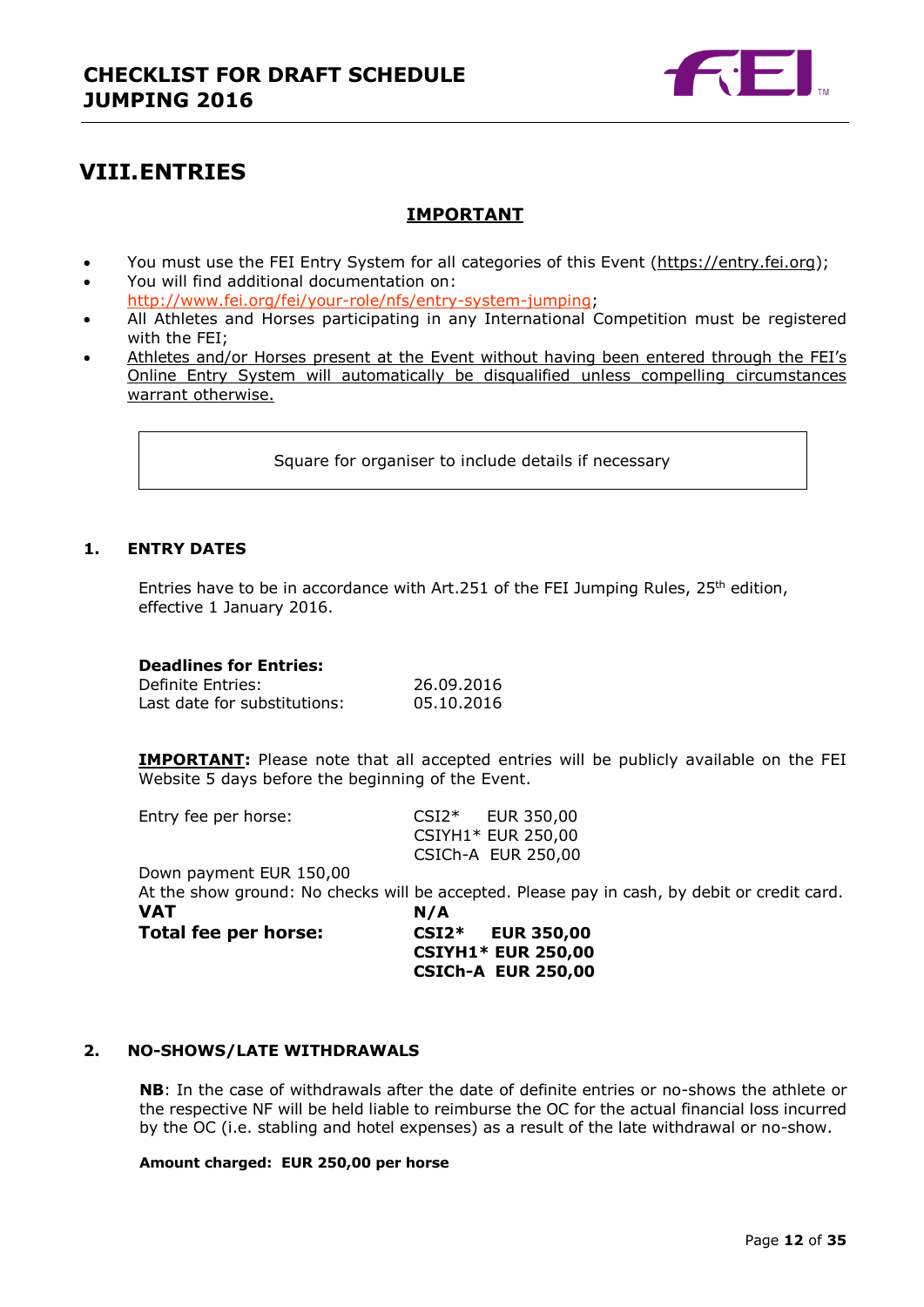

## <span id="page-12-0"></span>**3. ADDITIONAL FEES/CHARGES BY THE ORGANISER**

All additional fees must be listed hereunder with the details of the amounts to be charged and approved by the FEI. Only fees approved by the FEI and listed in the approved Schedule can be charged by the OC.

| <b>EADCMP Fee:</b>                          | Included in entry fee |                    | Not included in entry fee x |
|---------------------------------------------|-----------------------|--------------------|-----------------------------|
| Lower Level Events (CIMs)                   | CHF 18                |                    |                             |
| <b>Higher Level Events</b>                  | <b>CHF 25</b>         |                    |                             |
|                                             |                       |                    |                             |
| Electricity (upon request):                 |                       | EUR 40,00          |                             |
| Manure disposal:                            |                       | EUR 40,00          |                             |
| Hay:                                        |                       | EUR 8,00 per bale  |                             |
| Straw:                                      |                       | not available      |                             |
| Shavings:                                   |                       | EUR 10,00 per bale |                             |
| Tack box:                                   |                       | EUR 150,00         |                             |
| Not competing horse:                        |                       | EUR 200,00         |                             |
| Health Papers per document issued EUR 40,00 |                       |                    |                             |
|                                             |                       |                    |                             |

## **All aforementioned amounts are including VAT**

VAT number of the organiser:

Square for organiser to include details if necessary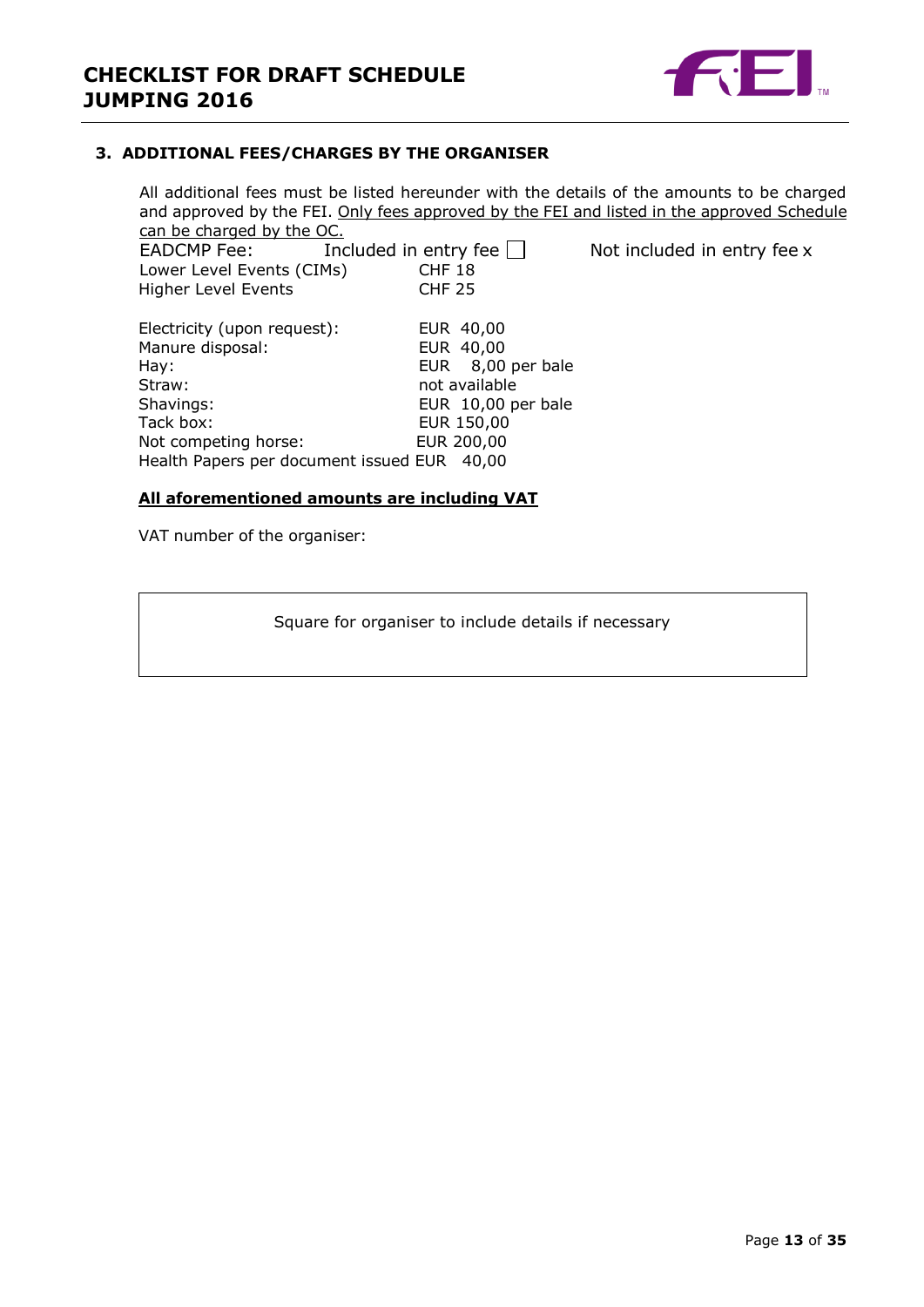

#### **Age of Athletes and Horses according to the Event's Category**

| <b>Event's Category</b>                                                            | <b>Age of Athletes</b>                                                                                        | <b>Age of Horses</b>      |
|------------------------------------------------------------------------------------|---------------------------------------------------------------------------------------------------------------|---------------------------|
| <b>Olympic Games/WEG</b>                                                           | As of 18 <sup>th</sup> year                                                                                   | Min 9 y.o.                |
| <b>Continental Championships Senior</b>                                            | As of 18 <sup>th</sup> year                                                                                   | Min 8 y.o.                |
| Regional Championships/Games (all regions                                          | As of 18 <sup>th</sup> year                                                                                   | Min 8 y.o.                |
| except Latin America)                                                              |                                                                                                               |                           |
| <b>Regional Championships/Games in Latin</b>                                       | As of 18 <sup>th</sup> year                                                                                   | Min. 8 y.o.               |
| <b>America</b>                                                                     | As of 16 <sup>th</sup> year if height of obstacles max.1.40m (JRs                                             | Min. 7 y.o. if height of  |
|                                                                                    | Annex IX, Art. 6.1)                                                                                           | obstacles max. 1.40m      |
|                                                                                    |                                                                                                               | (JRs Art. 254.1.1)        |
| <b>World Cup Final</b>                                                             | As of 18 <sup>th</sup> year                                                                                   | Min. 8 y.o.               |
| <b>Nations Cup Final</b>                                                           | As of 18 <sup>th</sup> year                                                                                   | Min. 8 y.o.               |
| CSI-W1*-5*/CSIO-W1*-5*                                                             |                                                                                                               |                           |
| Grand Prix, World Cup, Nations Cup, Power and                                      |                                                                                                               |                           |
| Skill, Derby or Competition with the highest prize                                 |                                                                                                               |                           |
| money                                                                              | As of 18 <sup>th</sup> year                                                                                   | Min. 7 y.o.               |
| Other Competitions                                                                 | As of 16 <sup>th</sup> year with permission of their NF                                                       | Min. 7 y.o.               |
| Other Competitions if height max. 1.40m                                            | As of 14 <sup>th</sup> year<br>$\boldsymbol{u}$<br>$\boldsymbol{\mu}$                                         | Min. 7 y.o                |
| Other Competitions if height max. 1.30m                                            | As of 12 <sup>th</sup> year                                                                                   | Min. 7 y.o                |
| CSI3*-5*/CSI01*-5*                                                                 |                                                                                                               |                           |
| Grand Prix, Nations Cup, Power and Skill, Derby or                                 |                                                                                                               |                           |
| Competition with the highest prize money                                           | As of 18 <sup>th</sup> year                                                                                   | Min. 7 y.o.               |
| <b>Other Competitions</b>                                                          | As of 16 <sup>th</sup> year with permission of their NF                                                       |                           |
| Other Competitions if height max. 1.40m                                            | As of 14 <sup>th</sup> year<br>$\boldsymbol{\mathit{u}}$<br>$\boldsymbol{\mu}$<br>As of 12 <sup>th</sup> year |                           |
| Other Competitions if height max. 1.30m                                            |                                                                                                               |                           |
| $CSI2*$                                                                            |                                                                                                               |                           |
| Power and Skill or Derby                                                           | As of 18 <sup>th</sup> year                                                                                   |                           |
| <b>Other Competitions</b>                                                          | As of 16 <sup>th</sup> year with permission of their NF<br>As of 14 <sup>th</sup> year                        | Min. 6 y.o.               |
| Other Competitions if height max. 1.40m<br>Other Competitions if height max. 1.30m | $\boldsymbol{\mu}$<br>$\boldsymbol{\mu}$<br>As of 12 <sup>th</sup> year                                       |                           |
| $CSI1*$                                                                            |                                                                                                               |                           |
| Power and Skill or Derby                                                           | As of 18 <sup>th</sup> year                                                                                   |                           |
| <b>Other Competitions</b>                                                          | As of 14 <sup>th</sup> year with permission of their NF                                                       | Min. 6 y.o.               |
| Other Competitions if height max. 1.30m                                            | As of $12th$ year                                                                                             |                           |
| CH-Y                                                                               | As of 16 <sup>th</sup> year to end 21st year                                                                  | Min. 7 y.o.               |
| CSI/CSIO-Y                                                                         | As of 16 <sup>th</sup> year to end 21st year                                                                  | Min. 7 y.o.               |
| $CH-J$                                                                             | As of 14 <sup>th</sup> year to end 18 <sup>th</sup> year                                                      | Min. 7 y.o.               |
| CSI/CSIO-J                                                                         | As of 14 <sup>th</sup> year to end 18 <sup>th</sup> year                                                      | Min. 6 y.o.               |
| CSI/CSIO-Ch/CH-Ch                                                                  | As of 12 <sup>th</sup> year to end 14 <sup>th</sup> year                                                      | Min. 6 y.o.               |
| CSI/CSIOP/CH-P                                                                     | As of 12 <sup>th</sup> year to end 16 <sup>th</sup> year                                                      | Min. $6 y.o.$             |
|                                                                                    | Ponies must be registered as ponies with the FEI                                                              |                           |
| <b>CSIU-25</b>                                                                     | As of 16 <sup>th</sup> year to end 25 <sup>th</sup> year                                                      |                           |
|                                                                                    | As of 14 <sup>th</sup> year if height max. 1.40m                                                              | Min. 7 y.o.               |
| <b>CSIV</b>                                                                        | As of 45 <sup>th</sup> year for women and 49 <sup>th</sup> for men                                            | Min. 6 y.o.               |
|                                                                                    |                                                                                                               |                           |
| <b>CSIAm</b>                                                                       | As of 12 <sup>th</sup> year for CSIAm-B<br>As of 14 <sup>th</sup> year for CSIAm-A                            | Min. 6 y.o. for Cat. B    |
|                                                                                    | per Art. 255.3                                                                                                | Min. 7 y.o. for Cat. A;   |
| <b>CSIYH</b>                                                                       |                                                                                                               | Min. 6 y.o. - Max. 8 y.o. |
| CH-M-YH-S                                                                          | As of 18 <sup>th</sup> year or 16 <sup>th</sup> year for athletes qualified with                              | 5 y.o. / 6 y.o. / 7 y.o.  |
|                                                                                    | the same horse                                                                                                |                           |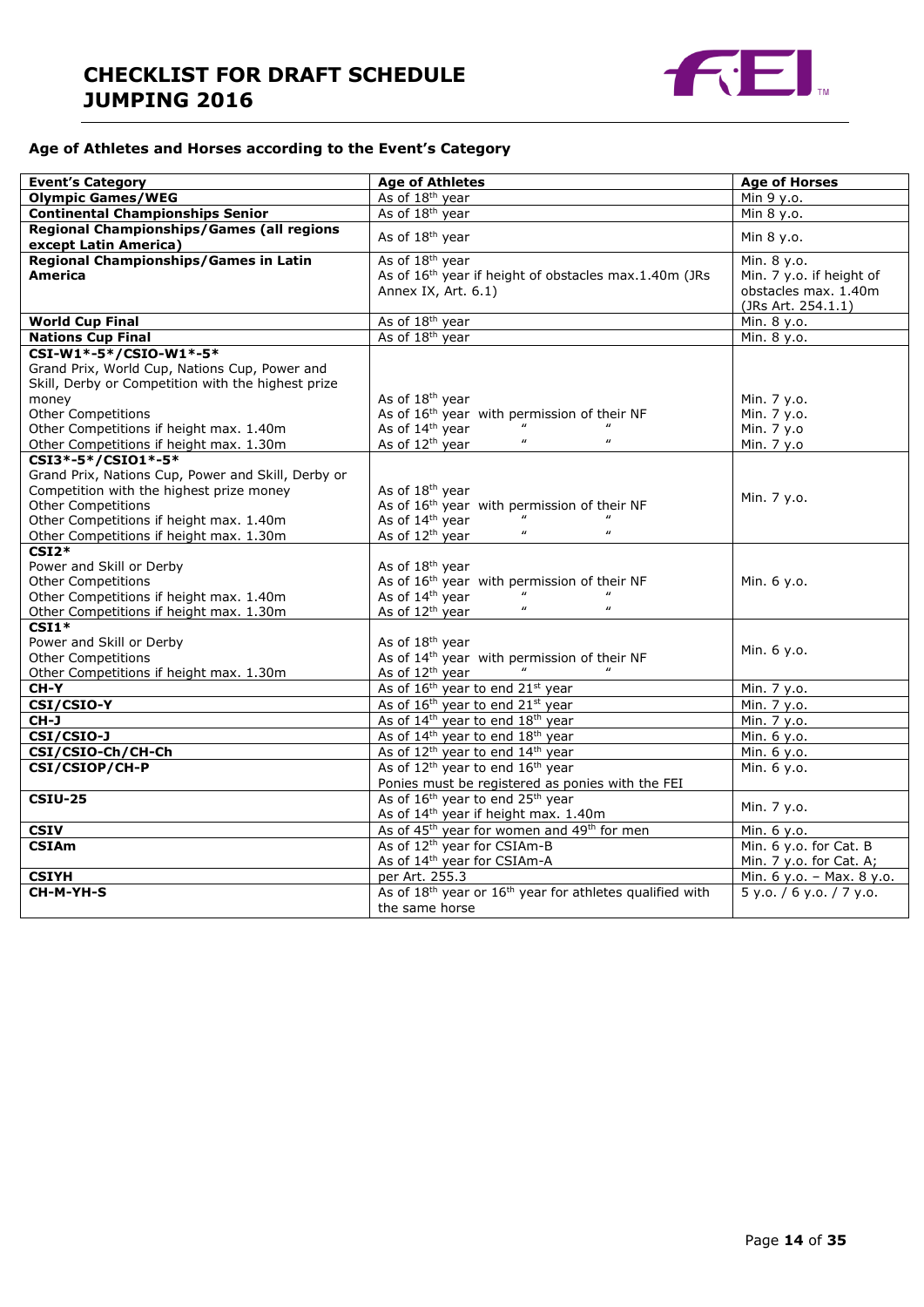

# <span id="page-14-0"></span>**IX. FACILITIES OFFERED**

## <span id="page-14-1"></span>**1. ATHLETES**

#### **Accommodation**

infos: www.magnaracino.at

## <span id="page-14-2"></span>**2. GROOMS**

#### **Accommodation.**

| Requests for accommodation must be sent with entries.  |                 |  |  |
|--------------------------------------------------------|-----------------|--|--|
| Accommodation will be at the cost of: Organiser $\Box$ | Athletes x from |  |  |

#### **Meals.**

At the expense of: The Organiser  $\Box$  or Athletes x<br>Meals provided from to . Where Clubh to . Where Clubhouse Magna Racino

**NB**: If applicable, Organiser must provide proper sanitary conditions. The showering facilities should be sufficient for both male and female grooms with hot and cold water. Shower facilities as well as restrooms should at all times be in a state of cleanliness.

## <span id="page-14-3"></span>**3. TRANSPORT REIMBURSMENT HORSES / PONIES**

Transport expenses to be paid by: The Organiser  $\Box$  at per km. The Athlete x

## <span id="page-14-4"></span>**4. WELCOME**

The time and date of arrival of athletes, horses and their means of transport must be given to the Organiser in order to facilitate their arrival.

#### <span id="page-14-5"></span>**5. LOCAL TRANSPORTATION - ARRANGEMENTS FROM HOTEL TO SHOWGROUNDS** Walking distance  $\square$

| Organiser Shuttle Service $\Box$                                                  |
|-----------------------------------------------------------------------------------|
| Public Transport $\Box$ to be paid by the Organiser $\Box$ / the Athlete $\Box$ x |
| If paid by Athlete approximate cost per round trip:                               |
| Other:                                                                            |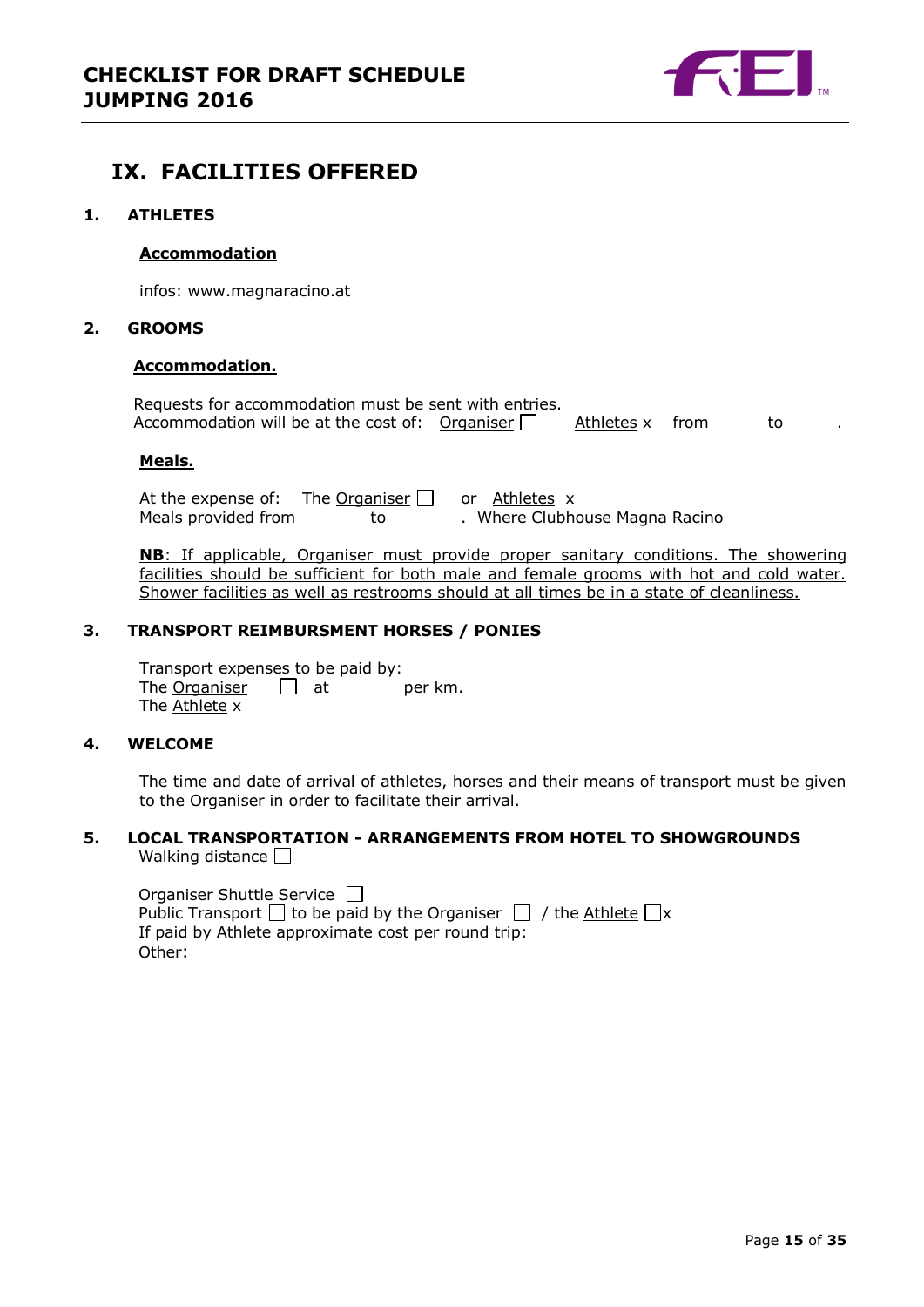

# <span id="page-15-0"></span>**X. COMPETITIONS**

## **International Competitions must not start before 08:00 and should not finish after 23:00 unless otherwise approved by the FEI.**

| <b>TOTAL PRIZE MONEY:</b> | <b>EUR 58.100,00 EUR</b>          |
|---------------------------|-----------------------------------|
| <b>CSICH-A</b>            | prizes in kind                    |
| CSIYH1*                   | PRIZE MONEY: EUR 5.000,00         |
| $CSI2*$                   | <b>PRIZE MONEY: EUR 53.100,00</b> |

**CSI2\***

# Competition No 1 Bronze Tour 1,15 m EUR 1.000 Competition No 3 Silver Tour 1,30 m EUR 2.000 Competition No 5 Gold Tour 1,40 m EUR 3.000 Competition No 6 Bronze Tour 1,15 m EUR 1.000 Competition No 9 Silver Tour 1,30 m EUR 2.000 Competition No 10 Gold Tour 1,45 m EUR 4.000 Competition No 11 Frank Stronach Indoor Derby 1,35 m EUR 10.000 Competition No12 Final Bronze Tour 1,20 m EUR 1.500 Competition No 15 Final Silver Tour 1,35 m EUR 4.000 Competition No 16 MAGNA RACINO Grand Prix 1,45 m **L.R.** EUR 24.600

## **CSIYH1\* (6-7 year old horses)**

| Competition No 2 Youngster Tour  |                | 1,20/1,30 | EUR 1.000 |
|----------------------------------|----------------|-----------|-----------|
| Competition No 8                 | Youngster Tour | 1,20/1,30 | EUR 1.000 |
| Competition No 14 Youngster Tour |                | 1,25/1,35 | EUR 3.000 |

# **CSICh-A**

| Competition No 4  | Children Tour       | $1.15 \;{\rm m}$     | prizes in kind |
|-------------------|---------------------|----------------------|----------------|
| Competition No 7  | Children Tour       | $1.15 \; \mathrm{m}$ | prizes in kind |
| Competition No 13 | Final Children Tour | $1,20 \; \mathrm{m}$ | prizes in kind |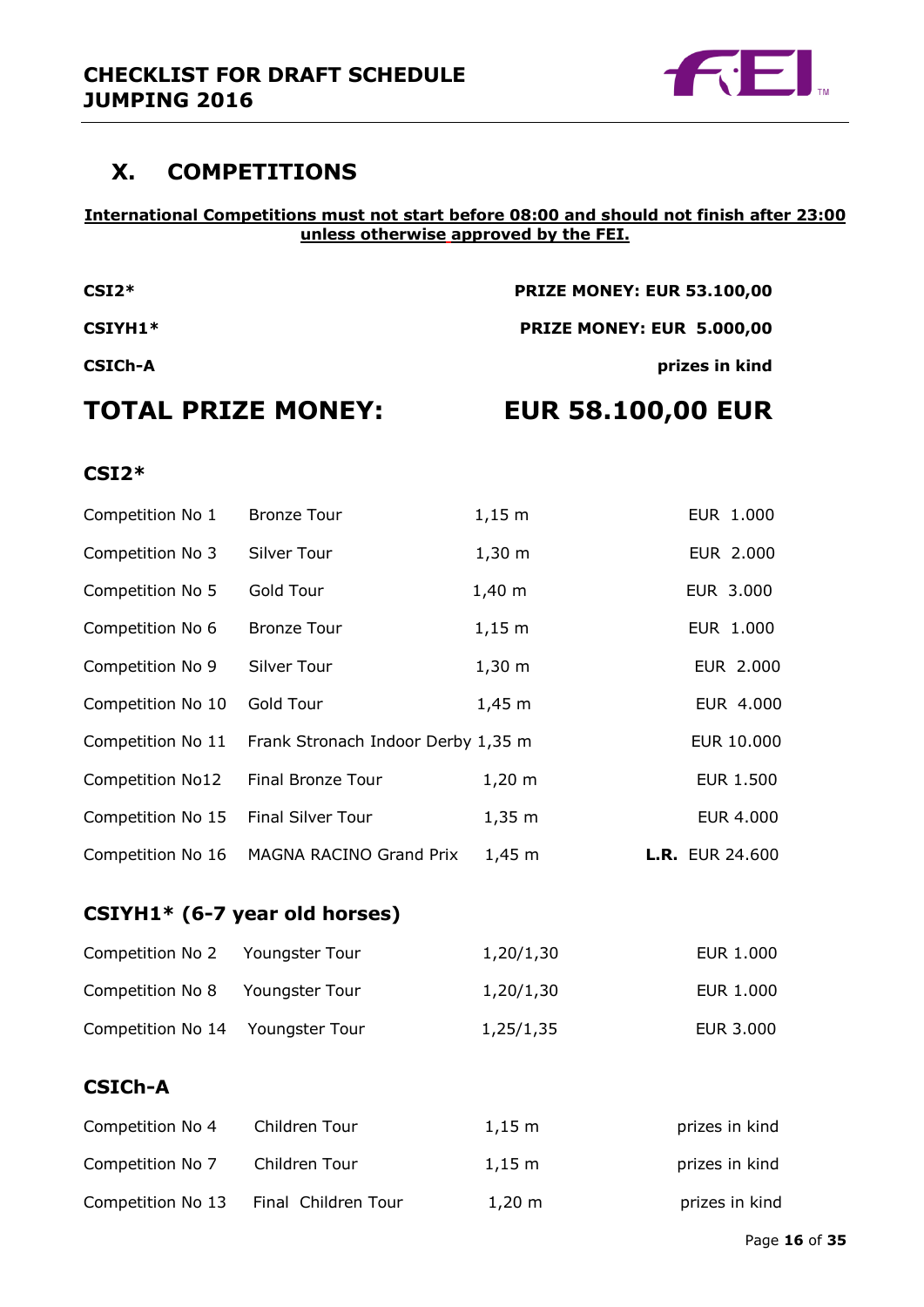

## **GENERAL CLASSIFICATION AT THE END OF THE COMPETITIONS:**

Leading athlete award – (Prize description and value) Best foreign athlete - (Prize description and value) Best home athlete – (Prize description and value) Team awards – (Prize description and value)

## **PRIZE – CLASSIFICATION:**

The prize money will be paid at the end of the show- 10% government taxes (Austrian Law)

## **DEDUCTIONS FROM PRIZE MONEY AT COMPETITIONS:**

**Full details of any deductions from prize money must be outlined in the schedule. This includes government taxes. If it is necessary for Organisers to deduct such taxes, they must provide participants with an official form indicating the amount of tax deducted.** 

## **The tax form must be provided to the athletes upon arrival and returned to the Organiser prior to departing.**

!!Square for organiser to include details if necessary

## **IMPORTANT**

## **The total amount of prize money shown for each Competition in the schedule must be distributed. (FEI General Regulations articles 127 and 128)**

For details of the Breakdown for each competition please refer to the tables at the end of this document; the Organiser must specify which of the two (2) tables will be used. The total prize money for the Competition must be distributed among the first twelfth  $(12^{th})$ placed athletes.

The Organiser must provide additional created prizes for athletes placed beyond twelfth (12<sup>th</sup>) place. The minimum amount for each of these additional prizes, for athletes placed from thirteenth (13<sup>th</sup>) to last place, must be clearly specified in the approved schedule and not exceed the prize money of the athlete placed twelfth  $(12<sup>th</sup>)$ .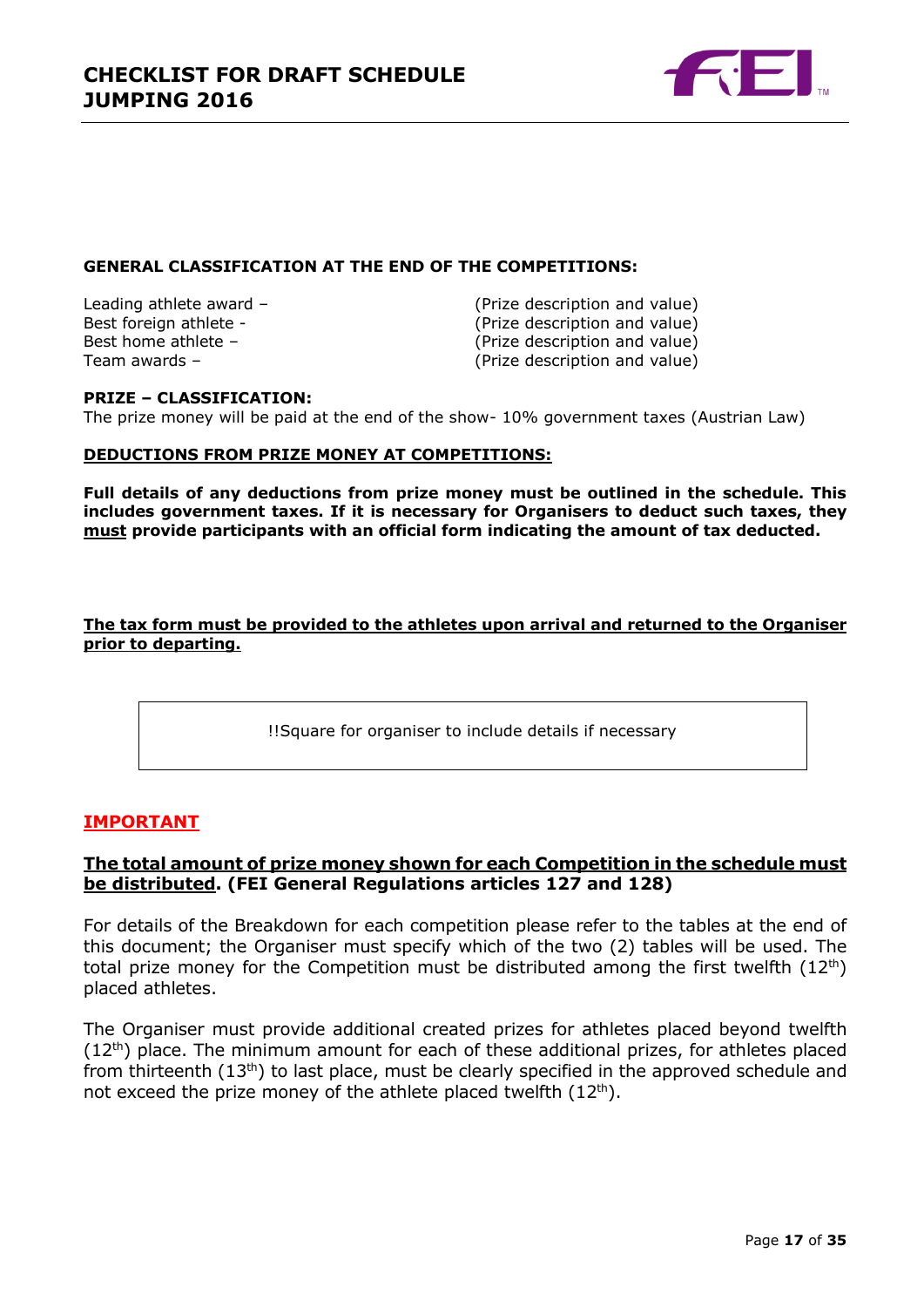

## **FIRST DAY: Friday DATE: 14/10/2016**

## **COMPETITION No: 1** CSI2\* **Time:** 10.00h

## **BRONZE TOUR**

International jumping competition against the clock Acc. to Article: 238.2.1

| Jump-off                     |     | no                                                                                                             |
|------------------------------|-----|----------------------------------------------------------------------------------------------------------------|
| Speed/Fixed time             |     | $350$ m/min                                                                                                    |
| Obstacles height:            | max | $1,15 \text{ m}$                                                                                               |
| Number of horses per athlete |     |                                                                                                                |
| Number of Starters:          |     | 100* (if more than 100 take part then, the                                                                     |
|                              |     | competition must be divided and the equivalent amount of prize money must be provided.)                        |
| Total prize money:           |     | EUR 1.000,00                                                                                                   |
| Chart to be used:            |     | 1 (25% to winner) $x$                                                                                          |
|                              |     | $2$ (33% to winner)                                                                                            |
|                              |     | the set of the contract of the contract of the contract of the contract of the contract of the contract of the |

Please specify prize money amount for each athlete placed  $13<sup>th</sup>$  and beyond:  $\epsilon$  20,00

\* \* \* \* \* \* \* \* \* \*

## **COMPETITION No: 2** CSIYH1\* **Time:** 12.00 h

## **YOUNGSTER TOUR** (6-7 year old horses)

International jumping competition against the clock Acc. to Article: 238.2.1

Jump-off no Speed/Fixed time 350 m/min Obstacles height: max 1,20 m (6 years old) /1,30 m (7 years old) Number of horses per athlete 3 Number of Starters: 100<sup>\*</sup> (if more than 100 take part then, the competition must be divided and the equivalent amount of prize money must be provided.) Total prize money: € 1.000 Chart to be used:  $1 (25\% \text{ to winner}) x$ 2 (33% to winner)

Prize money for each athlete placed  $13<sup>th</sup>$  and beyond:  $\epsilon$  20,00

\* \* \* \* \* \* \* \* \* \* \*

## **COMPETITION No: 3** CSI2\* **Time:** 14.00h

## **SILVER TOUR**

International jumping competition against the clock Acc. to Article: 238.2.1

Page **18** of **35** Jump-off no Speed/Fixed time 350 m/min Obstacles height: max 1,30 m Number of horses per athlete 2 Number of Starters: 100<sup>\*</sup> (if more than 100 take part then, the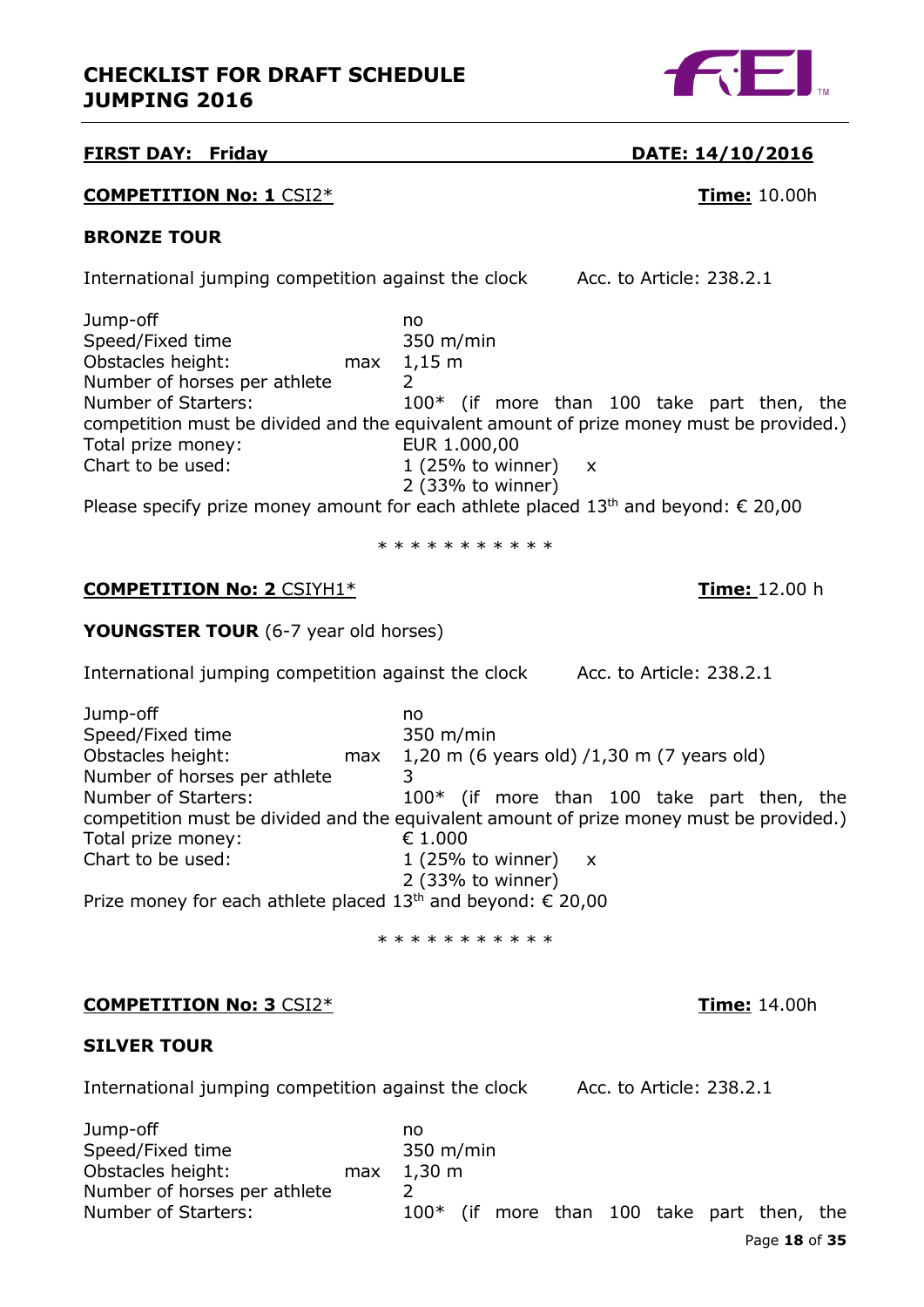

competition must be divided and the equivalent amount of prize money must be provided.) Total prize money:<br>
Chart to be used: 1 (25% to win 1 (25% to winner)  $x$ 2 (33% to winner) Prize money for each athlete placed  $13<sup>th</sup>$  and beyond:  $\epsilon$  40,00

\* \* \* \* \* \* \* \* \* \*

## **COMPETITION No: 4** CSICH-A **Time:** 16.00h

## **CHILDREN TOUR**

International jumping competition against the clock Acc. to Article: 238.2.1

Jump-off no Speed/Fixed time 350 m/min Obstacles height: max 1,15 m Number of horses per athlete 2 Number of Starters: 100<sup>\*</sup> (if more than 100 take part then, the competition must be divided and the equivalent amount of prize money must be provided.) Total prize money: prizes in kind

\* \* \* \* \* \* \* \* \* \* \*

## **COMPETITION No: 5** CSI2\* **Time:** 18.00h

## **GOLD TOUR**

International jumping competition against the clock Acc. to Article: 238.2.1

Jump-off no Speed/Fixed time 350 m/min Obstacles height: max 1,40 m Number of horses per athlete 2 Number of Starters: 100\* (if more than 100 take part then, the competition must be divided and the equivalent amount of prize money must be provided.) Total prize money: EUR 3.000,00 Chart to be used:  $1 (25\% \text{ to winner}) x$ 2 (33% to winner) Prize money for each athlete placed  $13<sup>th</sup>$  and beyond:  $\epsilon$  60,00

\* \* \* \* \* \* \* \* \* \* \*

**SECOND DAY : Saturday DATE : 15/10/2016**

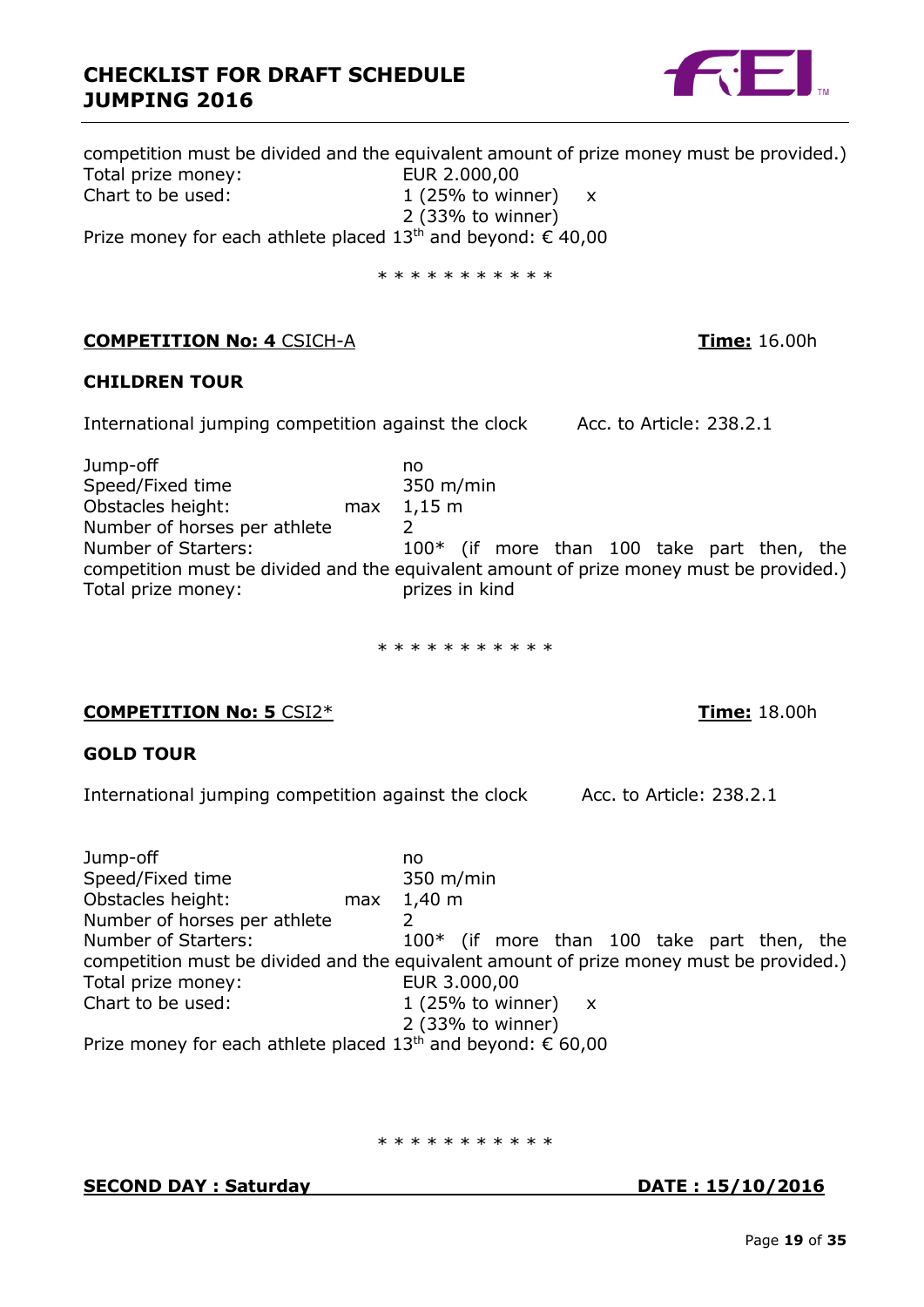

## **COMPETITION No: 6** CSI2\* **Time:** 10.00h

## **BRONZE TOUR**

International jumping competition against the clock Acc. to Article: 238.2.1

Jump-off<br>Speed/Fixed time no more contained by the state of the Speed/Fixed time Speed/Fixed time Obstacles height: max 1,15 m Number of horses per athlete 2 Number of Starters: 100<sup>\*</sup> (if more than 100 take part then, the competition must be divided and the equivalent amount of prize money must be provided.) Total prize money: EUR 1.000,00 Chart to be used:  $1 (25\% \text{ to winner}) x$ 2 (33% to winner)

Prize money for each athlete placed  $13<sup>th</sup>$  and beyond:  $\epsilon$  20,00

\* \* \* \* \* \* \* \* \* \* \*

## **COMPETITION No: 7** CSICH-A **Time:** 12.00h

## **CHILDREN TOUR**

International jumping competition against the clock Acc. to Article: 238.2.1

Jump-off no Speed/Fixed time 350 m/min Obstacles height: max 1,15 m Number of horses per athlete 2 Number of Starters: 100<sup>\*</sup> (if more than 100 take part then, the competition must be divided and the equivalent amount of prize money must be provided.) Total prize money: Total prizes in kind

\* \* \* \* \* \* \* \* \* \* \*

## **COMPETITION No: 8** CSIYH1\* **Time:** 13.00 h

## **YOUNGSTER TOUR** (6-7 year old horses),

International jumping competition against the clock Acc. to Article: 238.2.1

Jump-off no Speed/Fixed time 350 m/min Obstacles height: max 1,20 m (6 years old)/1,30 m (7 years old) Number of horses per athlete 3 Number of Starters: 100<sup>\*</sup> (if more than 100 take part then, the competition must be divided and the equivalent amount of prize money must be provided.) Total prize money: € 1.000 Chart to be used:  $1 (25\% \text{ to winner}) x$ 2 (33% to winner)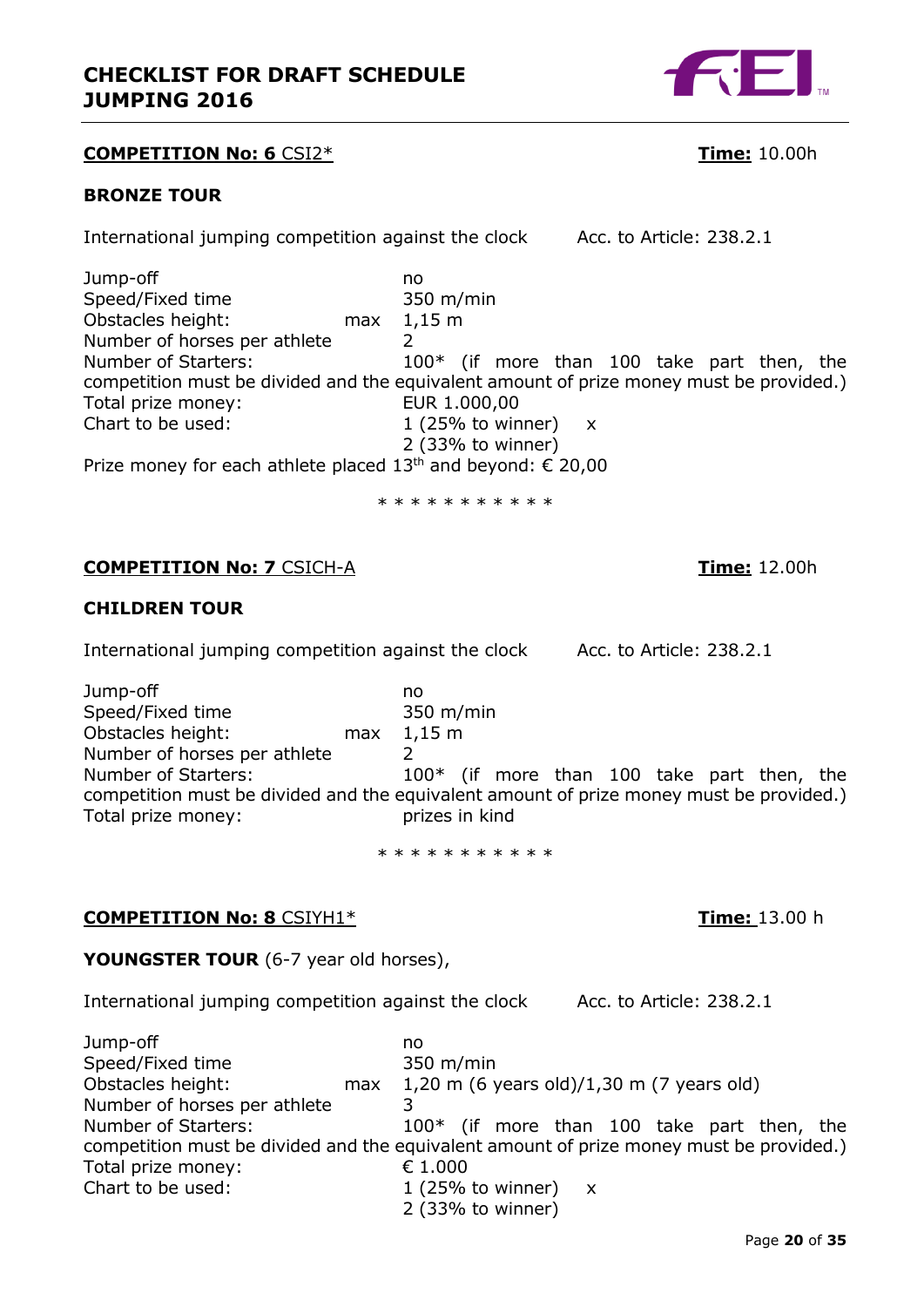

Prize money amount for each athlete placed  $13<sup>th</sup>$  and beyond:  $\epsilon$  20,00

\* \* \* \* \* \* \* \* \* \* \*

## **COMPETITION No: 9** CSI2\* **Time:** 15.00h

## **SILVER TOUR**

International jumping competition in two phases, both against the clock Acc. to Article: 274.5.3

Jump-off no Speed/Fixed time 350 m/min Obstacles height: max 1,30 m Number of horses per athlete 2<br>Number of Starters: 1  $100*$  (if more than 100 take part then, the competition must be divided and the equivalent amount of prize money must be provided.) Total prize money: EUR 2.000,00 Chart to be used:  $1 (25\% \text{ to winner}) x$ 2 (33% to winner)

Prize money amount for each athlete placed 13<sup>th</sup> and beyond: € 40,00

\* \* \* \* \* \* \* \* \* \* \*

## **COMPETITION No: 10** CSI2\* **Time:** 17.00h

## **GOLD TOUR**

International jumping competition in 2 phases, both against the clock Acc. to Article: 274.5.3

Jump-off no Speed/Fixed time 350 m/min Obstacles height: max 1,45 m Number of horses per athlete 2 Number of Starters: 100\* (if more than 100 take part then, the competition must be divided and the equivalent amount of prize money must be provided.) Total prize money: EUR 4.000,00 Chart to be used:  $1 (25\% \text{ to winner}) x$ 2 (33% to winner) Prize money amount for each athlete placed 13<sup>th</sup> and beyond: € 80,00

\* \* \* \* \* \* \* \* \* \*

## **COMPETITION No: 11** CSI2\* **Time:** 19.00h

## **FRANK STRONACH INDOOR DERBY**

International jumping competition with jump off Acc. to Article: 238.2.2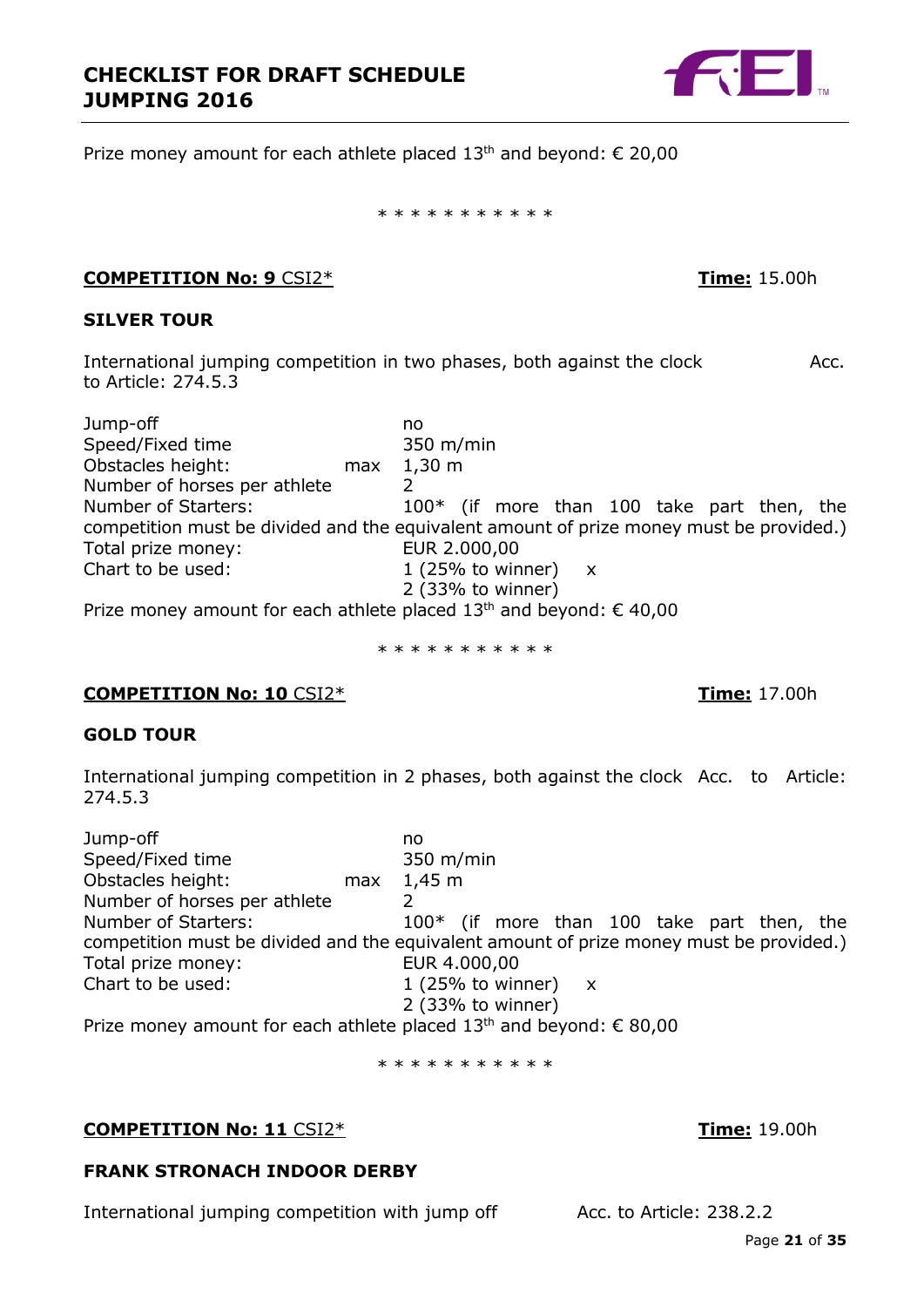

Jump-off yes Speed/Fixed time 350 m/min Obstacles height: max 1,35 m Number of horses per athlete 1 Number of Starters: 50 Total prize money:<br>
Chart to be used: The Chart to be used: The Chart to be used: 1 (25% to winner)  $x$ 2 (33% to winner) Prize money for each athlete placed  $13<sup>th</sup>$  and beyond: € 200,00

Qualification:

Qualified for the Frank Stronach Indoor Derby are the best 25 rider-horse combinations of competition **No. 3 (Silver Tour)** and the best 25 rider- horse combination of competition **No. 5 (Gold Tour).** If a rider dispense, the next rider move up. If a rider is qualified in both qualifying competitions, he is able to choose one of the qualified horses. The starting order will be established, according to a random computer draw.

| <b>THIRD DAY: Sunday</b> | DATE: 16/10/2016 |  |
|--------------------------|------------------|--|

## **COMPETITION No: 12** CSI2\* **Time:** 09.00h

## **FINAL BRONZE TOUR**

International jumping competition against the clock Acc. to Article: 238.2.1

| Jump-off                                                                                |     | no                 |                       |  |  |                                              |  |
|-----------------------------------------------------------------------------------------|-----|--------------------|-----------------------|--|--|----------------------------------------------|--|
| Speed/Fixed time                                                                        |     | 350 m/min          |                       |  |  |                                              |  |
| Obstacles height:                                                                       | max | $1,20 \; \text{m}$ |                       |  |  |                                              |  |
| Number of horses per athlete                                                            |     |                    |                       |  |  |                                              |  |
| Number of Starters:                                                                     |     |                    |                       |  |  | $100*$ (if more than 100 take part then, the |  |
| competition must be divided and the equivalent amount of prize money must be provided.) |     |                    |                       |  |  |                                              |  |
| Total prize money:                                                                      |     | EUR 1.500,00       |                       |  |  |                                              |  |
| Chart to be used:                                                                       |     |                    | 1 (25% to winner) $x$ |  |  |                                              |  |
|                                                                                         |     |                    | 2 (33% to winner)     |  |  |                                              |  |
| Prize money for each athlete placed 13 <sup>th</sup> and beyond: € 30,00                |     |                    |                       |  |  |                                              |  |

#### \* \* \* \* \* \* \* \* \* \*

## **COMPETITION No: 13** CSICH-A **Time:** 11.00h

## **CHILDREN TOUR**

International jumping competition against the clock Acc. to Article: 238.2.1

| Jump-off          | no         |
|-------------------|------------|
| Speed/Fixed time  | 350 m/min  |
| Obstacles height: | max 1,20 m |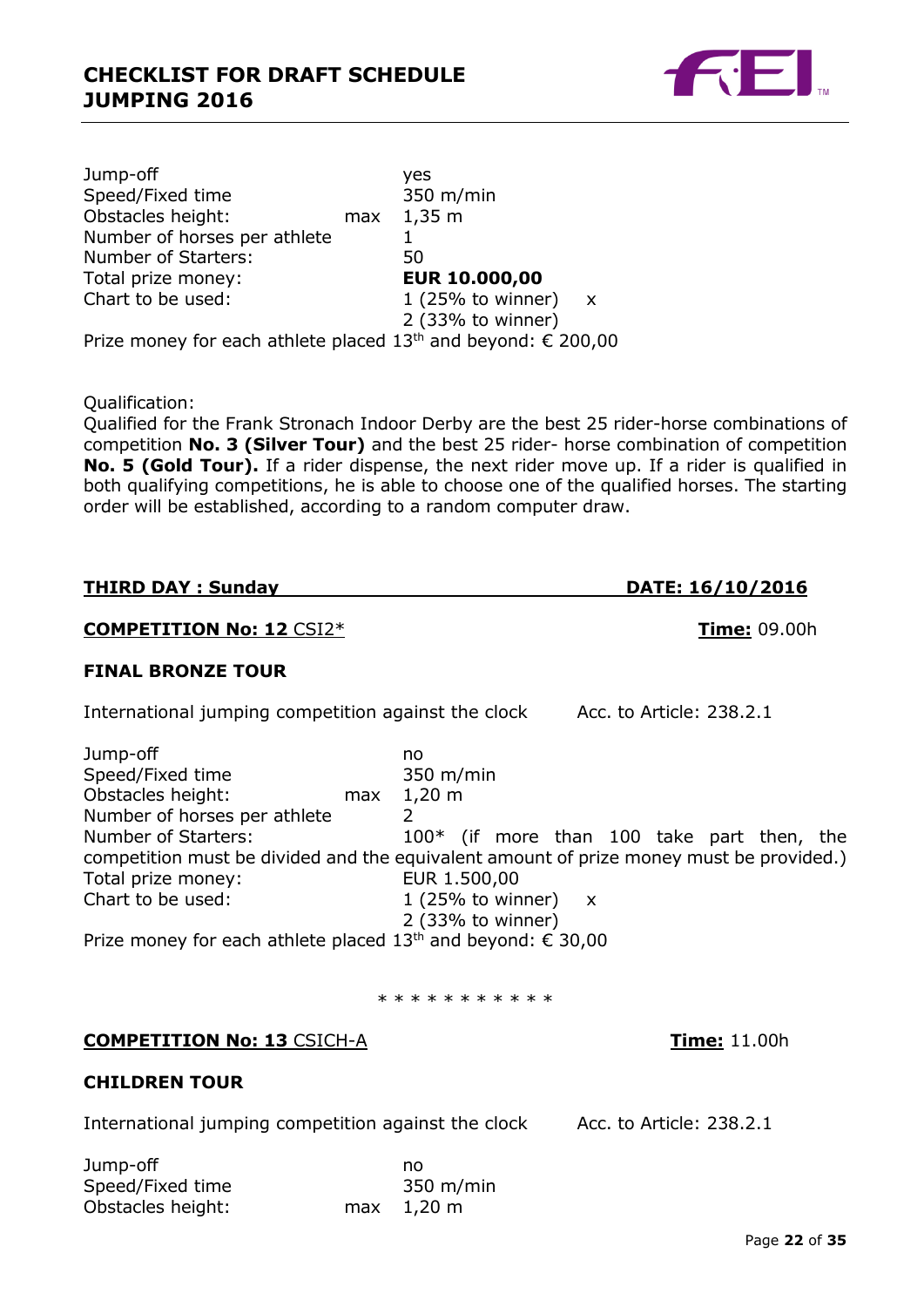Number of horses per athlete 2 Number of Starters: 100 \* (if more than 100 take part then, the competition must be divided and the equivalent amount of prize money must be provided.) Total prize money: prizes in kind

\* \* \* \* \* \* \* \* \* \* \*

## **COMPETITION No: 14** CSIYH1\* **Time:** 12.00 h

## **FINAL YOUNGSTER TOUR** (6-7 year old horses),

International jumping competition with jump off Acc. to Article: 238.2.2

Jump-off yes Speed/Fixed time 350 m/min<br>Obstacles height: max 1,25 m (6) max  $1,25$  m (6 years old)/1,35 m (7 years old) Number of horses per athlete 3 Number of Starters: 100<sup>\*</sup> (if more than 100 take part then, the competition must be divided and the equivalent amount of prize money must be provided.) Total prize money: **€ 3.000** Chart to be used:  $1 (25\% \text{ to winner}) x$ 2 (33% to winner) Prize money for each athlete placed  $13<sup>th</sup>$  and beyond:  $\epsilon$  60,00

\* \* \* \* \* \* \* \* \* \* \*

## **COMPETITION No: 15** CSI2\* **Time:** 14.00h

## **FINAL SILVER TOUR**

International jumping competition with jump off Acc. to Article: 238.2.2

| Jump-off                                                                                |     | ves                   |  |  |  |                                              |  |
|-----------------------------------------------------------------------------------------|-----|-----------------------|--|--|--|----------------------------------------------|--|
| Speed/Fixed time                                                                        |     | 350 m/min             |  |  |  |                                              |  |
| Obstacles height:                                                                       | max | $1,35 \text{ m}$      |  |  |  |                                              |  |
| Number of horses per athlete                                                            |     |                       |  |  |  |                                              |  |
| Number of Starters:                                                                     |     |                       |  |  |  | $100*$ (if more than 100 take part then, the |  |
| competition must be divided and the equivalent amount of prize money must be provided.) |     |                       |  |  |  |                                              |  |
| Total prize money:                                                                      |     | EUR 4.000,00          |  |  |  |                                              |  |
| Chart to be used:                                                                       |     | 1 (25% to winner) $x$ |  |  |  |                                              |  |
|                                                                                         |     | 2 (33% to winner)     |  |  |  |                                              |  |
| Prize money for each athlete placed 13 <sup>th</sup> and beyond: € 80,00                |     |                       |  |  |  |                                              |  |

\* \* \* \* \* \* \* \* \* \* \*

## **COMPETITION No: 16** CSI2\* **Time:** 16.00h

## **MAGNA RACINO GRAND PRIX**

International jumping competition with jump off Acc. to Article: 238.2.2



Page **23** of **35**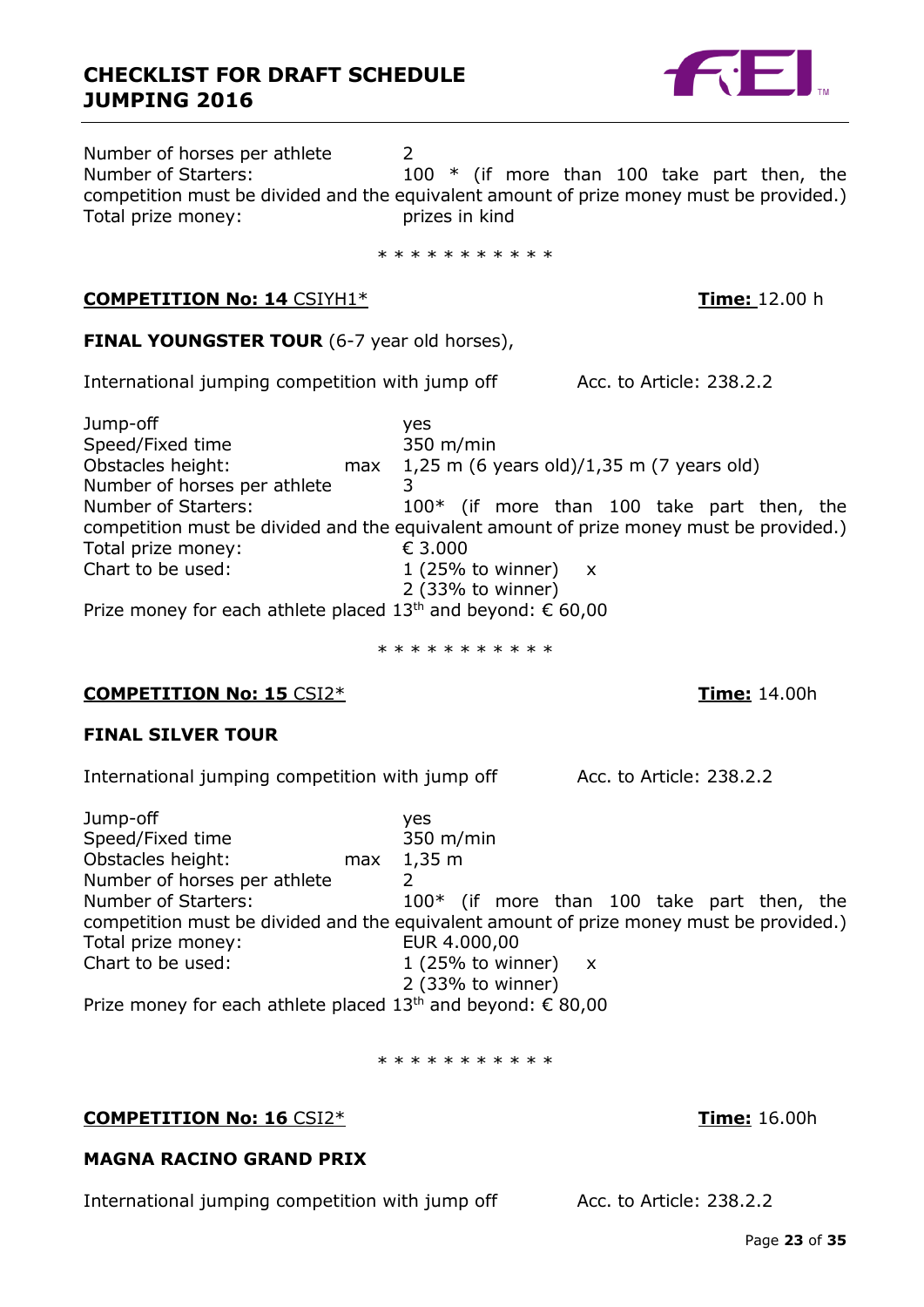

Jump-off yes Speed/Fixed time Obstacles height: max 1,45 m Number of horses per athlete 1 Number of Starters: 50 Total prize money:<br>
Chart to be used: 
The absolution of the use of the use of the set of the 1 (25% to winn 1 (25% to winner)  $x$ 2 (33% to winner) Prize money for each athlete placed  $13<sup>th</sup>$  and beyond:  $\epsilon$  250,00

Valid for the **FEI LONGINES** Ranking List

Qualifications:

Qualified for the MAGNA RACINO Grand Prix are the best riders of competition **No. 5 and No. 10** with one horse of their choice, until the quota of 50 is reached (including prequalified riders). But the horse must have completed one FEI competition during the show to be eligible to compete. The starting order will be established, according to the reverse order of the provisional standings.

Qualification system-points for each competition:

Reversed sum of place numbers. Riders eliminated, having retired or not having started will receive no points. In case of equality of points on the last place, the rider with the better result in competition NO. 10 is qualified.

The following Athletes (not Athlete/Horse combinations) are automatically qualified for the Grand Prix at CSI Events, if present:

261.4.2.1 The winner of that Event's Grand Prix the previous year;

261.4.2.2 The current National Champion of the host country;<br>261.4.2.3 The individual medal winners of the last Olympic and The individual medal winners of the last Olympic and Pan-American Games, the last FEI World and FEI Continental Championships and the winner of the 2016 FEI World Cup<sup>™</sup> Final.

All athletes qualified for the Grand Prix, including those automatically qualified must complete, with their Grand Prix horse, the initial round of at least one competition prior to the Grand Prix.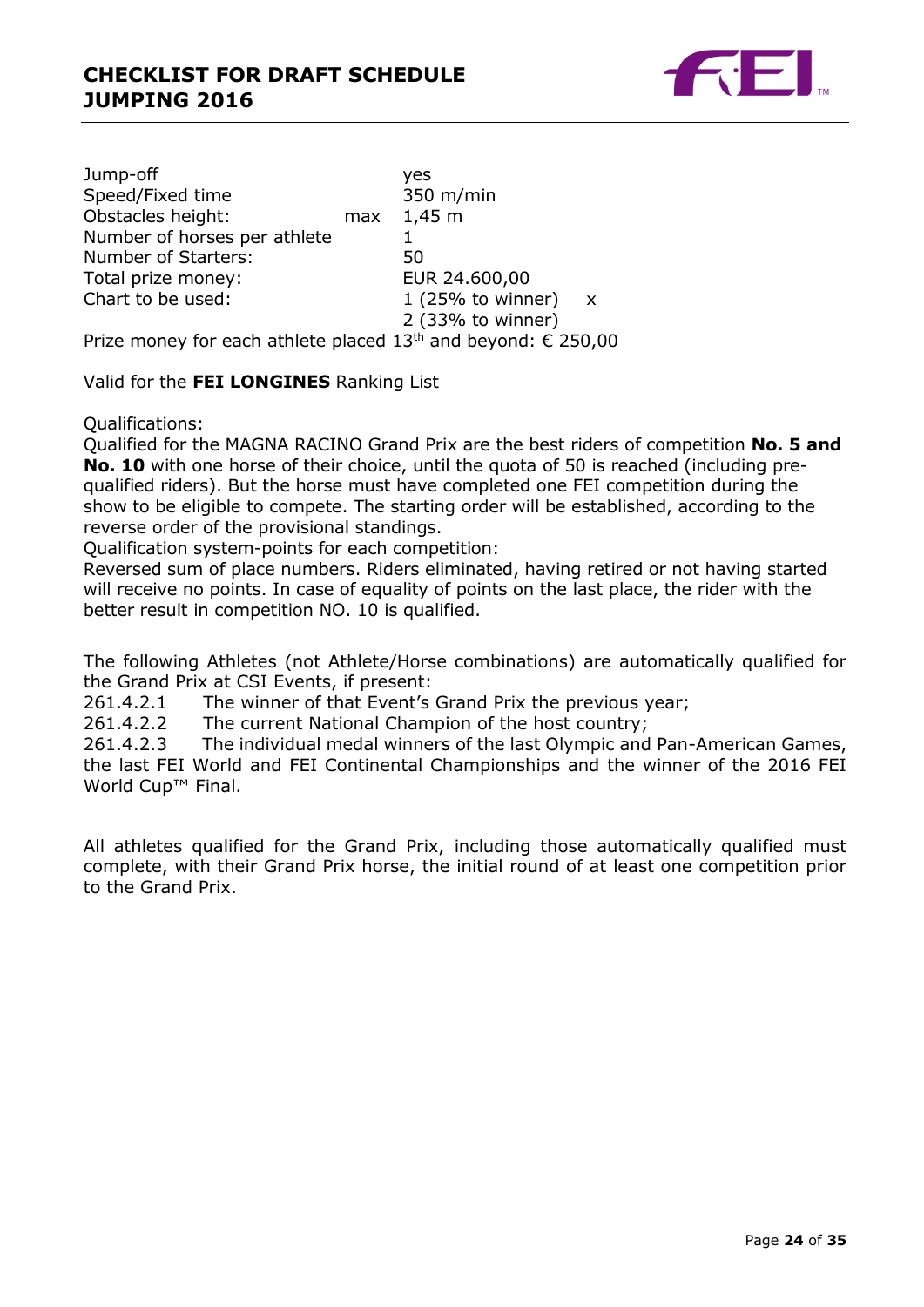

## **IMPORTANT**

\*: Maximum Number of starters per competition: 100.

If more than 100 starters are declared, the OC must split the class and provide the equivalent amount of prize money for the additional Competition. OCs may apply either of the following methods for splitting the Competition:

The competition is split into two groups before it starts. There may be a different number of starters in each group. There may be athletes with multiple horses in each group but all horses of any one athlete must be in the same group.

OR

The competition is run as one single competition and split afterwards into two groups and the classification established as follows: the athlete with the best score is the winner of the first group, the athlete with the second best score is the winner of the second group and so on until prizes have been allocated to 25% of the total number of starters. *NB:*  In this case separate results must be sent to the FEI for each of the two groups, e.g. *results for Competition 1a and for Competition 1b.*

In both cases above ach group must offer the same amount of prize money as indicated for the original Competition. For the avoidance of doubt, it is the number of declared starters in the Competition, not the actual number of starters, that determines whether the Competition must be split.

## **Prize Money Distribution:**

Please specify under each Competition which of the two charts you will be using for the distribution of the Prize Money (Chart 1 or Chart 2, see additional information).

# <span id="page-24-0"></span>**XI. VETERINARY MATTERS**

## <span id="page-24-1"></span>**1. CUSTOMS FORMALITIES**

Contact details for Customs Formalities:

Name: Address:

| Telephone:     |
|----------------|
| Fax:           |
| Email:         |
| Opening hours: |

Square for organiser to include details if necessary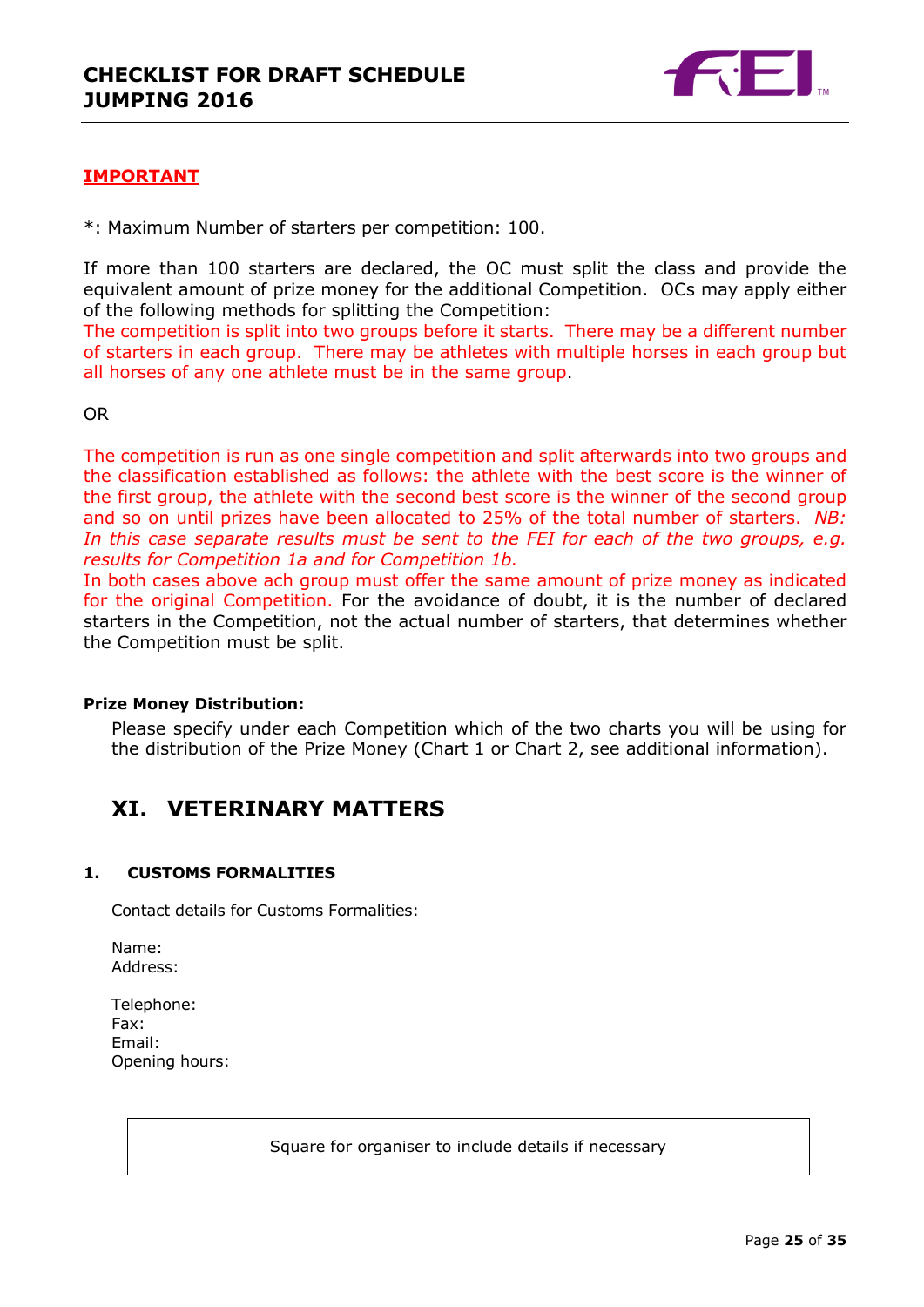

## <span id="page-25-0"></span>**2. HEALTH REQUIREMENTS**

## **GENERAL**

In accordance with the FEI Code of Conduct for the Welfare of the Horse it is imperative that all Horses at FEI Events are physically fit and free from infectious disease before being allowed to compete.

## **ENTRY OF HORSES**

Required health tests and vaccinations: Quarantine period: Specimen Import Licence applied:

For questions or problems, please contact your Government Veterinary Services.

Square for organiser to include details if necessary

## <span id="page-25-1"></span>**3. NATIONAL REQUIREMENTS**

If applicable please provide:

Square for organiser to include details if necessary

## <span id="page-25-2"></span>**4. PONIES**

2015 FEI Veterinary Regulations, Chapter IV:

For all Pony Events, Ponies must be available for Pony Measurement if requested by the FEI.

#### <span id="page-25-3"></span>**5. INJURY SURVEILLANCE**

2015 FEI Veterinary Regulations, articles 1036, 1039 and 1040:

Horses participating in FEI Events are subject to injury surveillance protocols; and in the event of fatality, a post mortem examination.

## <span id="page-25-4"></span>**6. TRANSPORT OF HORSES**

Horses must be fit to travel and be transported in suitable vehicles for the transport of horses. Any government requirements for disease testing and control must be requested well in advance, to ensure that the horse is in compliance by the time of arrival at the border of the country where the Event is taking place. Athletes, or their representatives, have the responsibility to comply with national legislation in both their country of origin and the host nation of the Event. Where necessary athletes must contact local government authorities or veterinary advisors for information regarding animal health requirements and transport legislation. Within the European Union (EU), this includes EU Council Regulation (EC) No 1/2005 concerning the protection of animals during transport within the Member States of the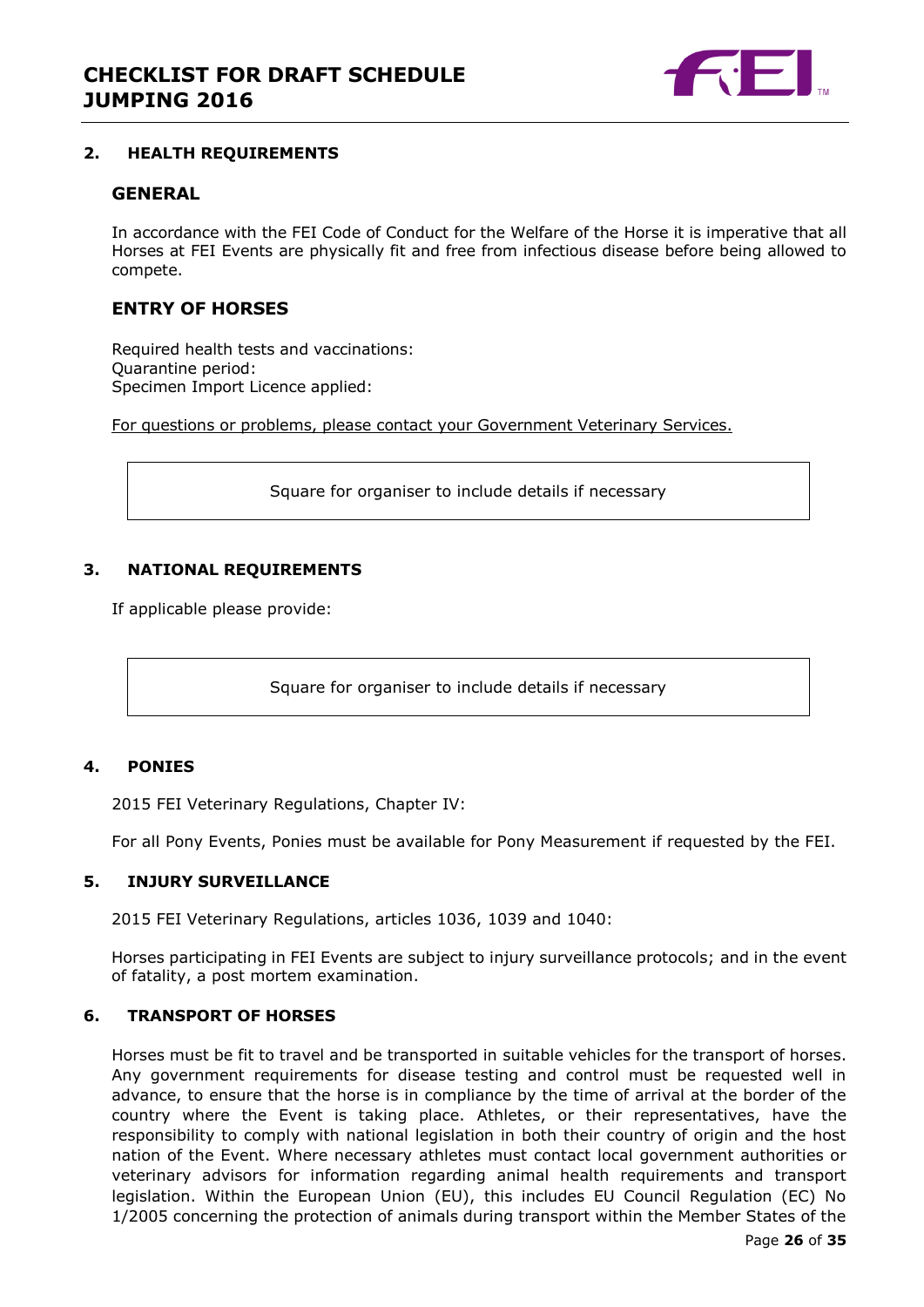

EU.

## <span id="page-26-0"></span>**7. VENUE ARRIVAL INFORMATION & FITNESS TO COMPETE**

## **7.1. PASSPORTS. FEI General Regulations Article 137**

## **For all issues relating to FEI Horse Passports/FEI Recognition Cards please contact your National Federation.**

All Horses competing at FEI Events must be registered with the FEI.

FEI Passports or FEI Recognition Cards (for those Horses with a national passport approved by the FEI) are compulsory for FEI Events.

Athletes who do not present a Horse's Passport and/or Recognition Card, or one that is not correctly validated or fail to meet other passport requirements will be **subject to Sanctions in accordance with Annex II of the FEI Veterinary Regulations** and may not be allowed to compete.

**NB** for Horses permanently resident in a Member State of the European Union: all Horses must have a national EU passport in compliance with EU Regulations to which a FEI Recognition card is applied. The exception to this being Horses in possession of an FEI passport which has been continually revalidated without interruption.

## **7.2. VACCINATIONS - EQUINE INFLUENZA. FEI Veterinary Regulations Article 1028**

| <b>VACCINATION</b>    | <b>PROTOCOL</b>                                                                                                                                                         | <b>ELIGIBILITY TO ENTER</b><br><b>VENUE</b>                                                                                                                              |  |  |  |
|-----------------------|-------------------------------------------------------------------------------------------------------------------------------------------------------------------------|--------------------------------------------------------------------------------------------------------------------------------------------------------------------------|--|--|--|
| <b>Primary Course</b> | $1st$ Vaccination: day 0                                                                                                                                                | May compete 7 days after the                                                                                                                                             |  |  |  |
|                       | 2 <sup>nd</sup> Vaccination: day 21-92                                                                                                                                  | 2 <sup>nd</sup> Vaccination                                                                                                                                              |  |  |  |
| <b>First Booster</b>  | Within 7 months of the 2nd<br>vaccination of the<br>Primary<br>Course                                                                                                   | May compete for 6 months $+21$<br>days after the 2 <sup>nd</sup> vaccination of<br>the Primary Course<br>Must not compete in the 7 days<br>after receiving a vaccination |  |  |  |
| <b>Boosters</b>       | <b>MINIMUM:</b> within one year of<br>previous booster vaccination<br><b>IF COMPETING:</b> must be in<br>the 6 months $+21$ days of the<br>booster previous vaccination | have been<br>Must<br>vaccinated<br>within 6 months $+21$ days<br>before arriving at the Event<br>Must not compete in the 7 days<br>after receiving a vaccination         |  |  |  |

Horses competing at FEI Events must comply with the requirements for Equine Influenza vaccination in accordance with the Veterinary Regulations and as summarised below.

All FEI registered Horses intending to compete at FEI Events (including CIMs) must be vaccinated against Equine Influenza in accordance with these VRs. The exception being if the applicable domestic legislation prevents the use of Equine Influenza vaccines within the relevant territory

## **7.3. EXAMINATION ON ARRIVAL. FEI Veterinary Regulations Article 1032**

On arrival at an Event venue, all Horses must undergo an examination by a veterinarian to confirm their identification from their passport and micro-chip ID (where present), their vaccination status and general health. To protect all horses attending events, any Horse with a questionable health status concerning vaccination, disease or other concerns, must be stabled within the isolation facilities provided by the Organising Committee pending a decision on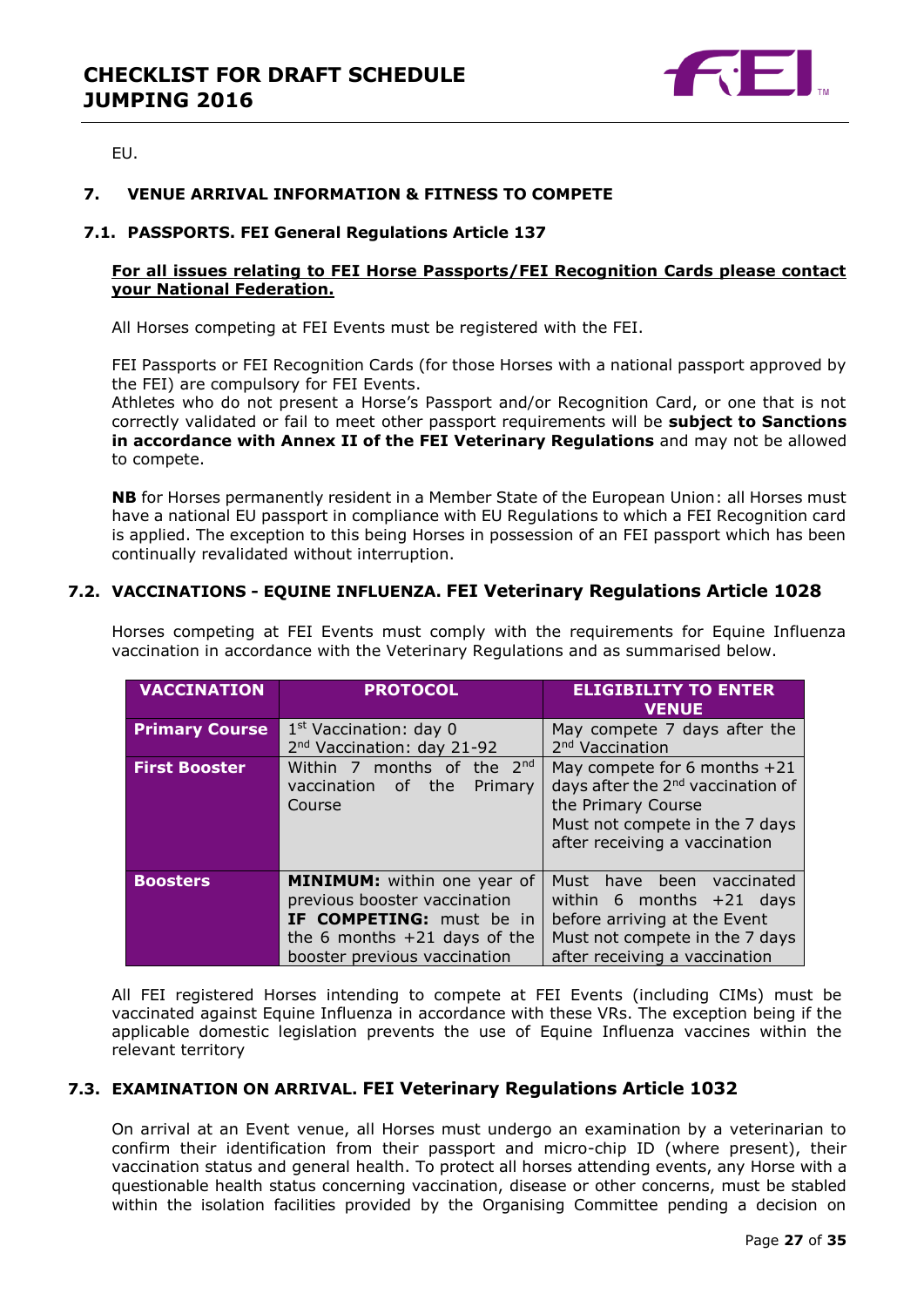

entering the venue.

## **7.4.HORSE INSPECTIONS. FEI Veterinary Regulations Article 1033, Table 2**

All Horses will be assessed for their fitness to compete during the Horse Inspection. Any Horse demonstrating questionable fitness may be referred to the Holding Box for further veterinary examination. Horses not deemed fit to compete by the Inspection Panel will not be permitted to compete.

## **7.5. LIMB SENSITIVITY EXAMINATION. FEI Veterinary Regulations Article 1034**

All Horses are subject to examination under the protocol for abnormal limb sensitivity throughout the period of an Event, including, but not limited to, between rounds and before the Jump Off. Horses may be examined once or on multiple occasions during the Period of an Event.

Horses may be selected for examination under the protocol randomly or they may be targeted. All Horses selected to be tested must submit promptly to the examination or are subject to immediate disqualification. There is no obligation to examine any specific number of Horses at an Event.

#### <span id="page-27-0"></span>**8. EQUINE ANTI-DOPING AND CONTROLLED MEDICATION PROGRAMME (EADCMP). FEI VETERINARY REGULATIONS, CHAPTER VI**

#### **8.1. SAMPLING. FEI VETERINARY REGULATIONS ARTICLES 1057 AND 1058**

All horses competing at FEI Events may be subject to sampling for the presence of FEI Equine Prohibited Substances in accordance with the FEI Equine Anti-Doping and Controlled Medication Regulations (EADCMRs). Horses may be selected for sampling in accordance with obligatory testing, targeted or random sampling procedures.

#### **Fee for Worldwide Equine and Human Anti-Doping Program**:

(Applicable for all FEI Events Worldwide)

| Lower Level Events (CIMs)                                      |            |    |
|----------------------------------------------------------------|------------|----|
| (For definition see Appendix E of the FEI General Regulations) |            |    |
| Per horse per event                                            | <b>CHF</b> | 18 |
|                                                                |            |    |
| Higher Level Events                                            |            |    |
| (All other events not defined as CIM)                          |            |    |
| Per horse per event                                            | CHE.       | 25 |
|                                                                |            |    |

OCs/NFs have the right to charge the athletes the above mentioned fee.

## **8.2. ELECTIVE TESTING. FEI VETERINARY REGULATIONS ARTICLES 1056**

Elective Testing may be carried out prior to an Event to check for the presence of prohibited substances. Please refer to [www.FEI.org/veterinary](http://www.fei.org/veterinary) for information and details.

# <span id="page-27-1"></span>**XII. HUMAN ANTI-DOPING**

Athletes can be tested at any FEI Event, by the FEI or by other Anti-Doping Organisations with Testing jurisdiction. Organisers will have the responsibility to provide facilities and staff/volunteers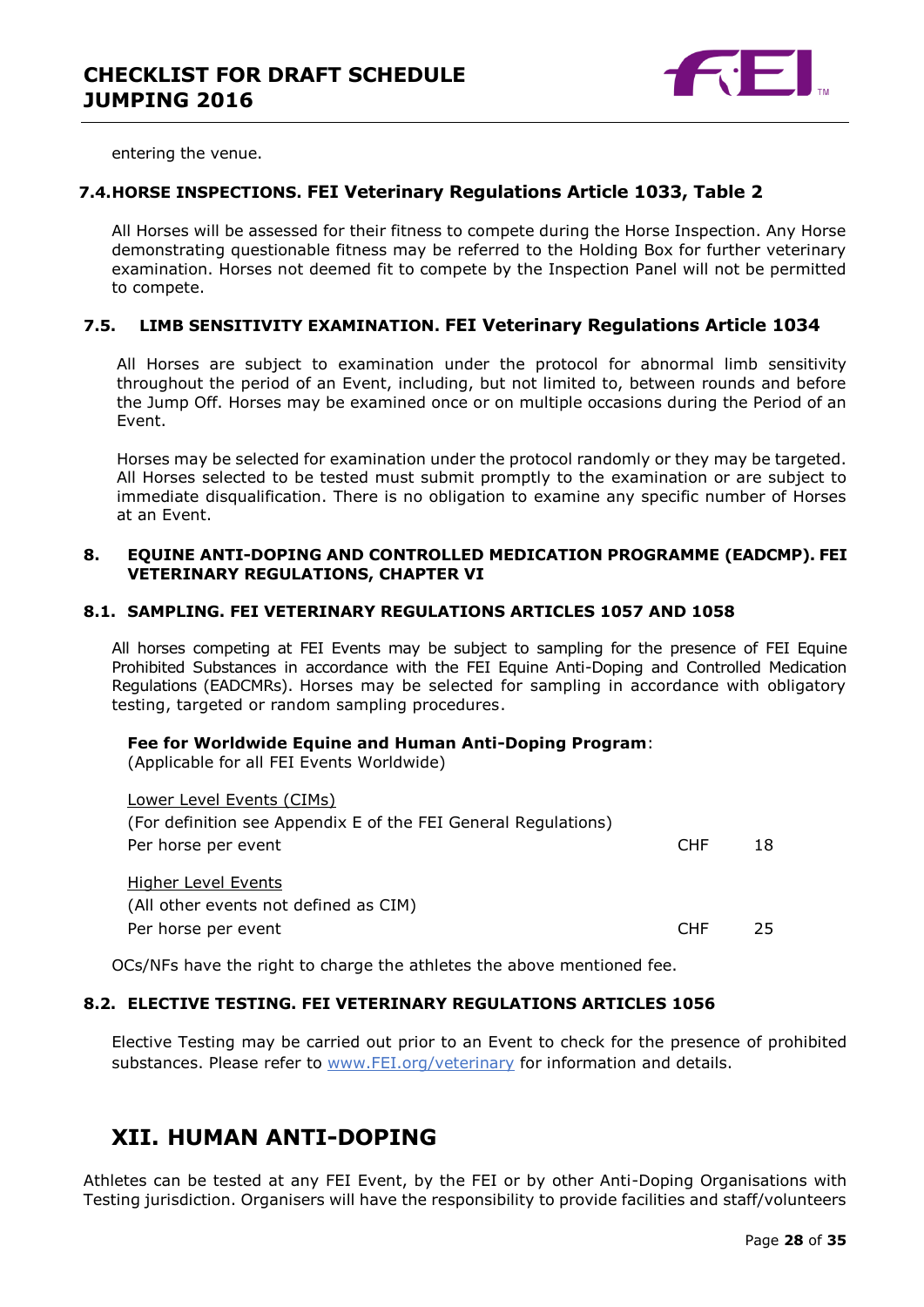

to facilitate such Testing if requested by the FEI as outlined in article 22.3 of the FEIs' Anti-doping Rules for Human Athletes (ADRHA).

The ADRHA rules are published on the FEI's website at [http://www.fei.org/content/anti-doping](http://www.fei.org/content/anti-doping-rules)[rules.](http://www.fei.org/content/anti-doping-rules)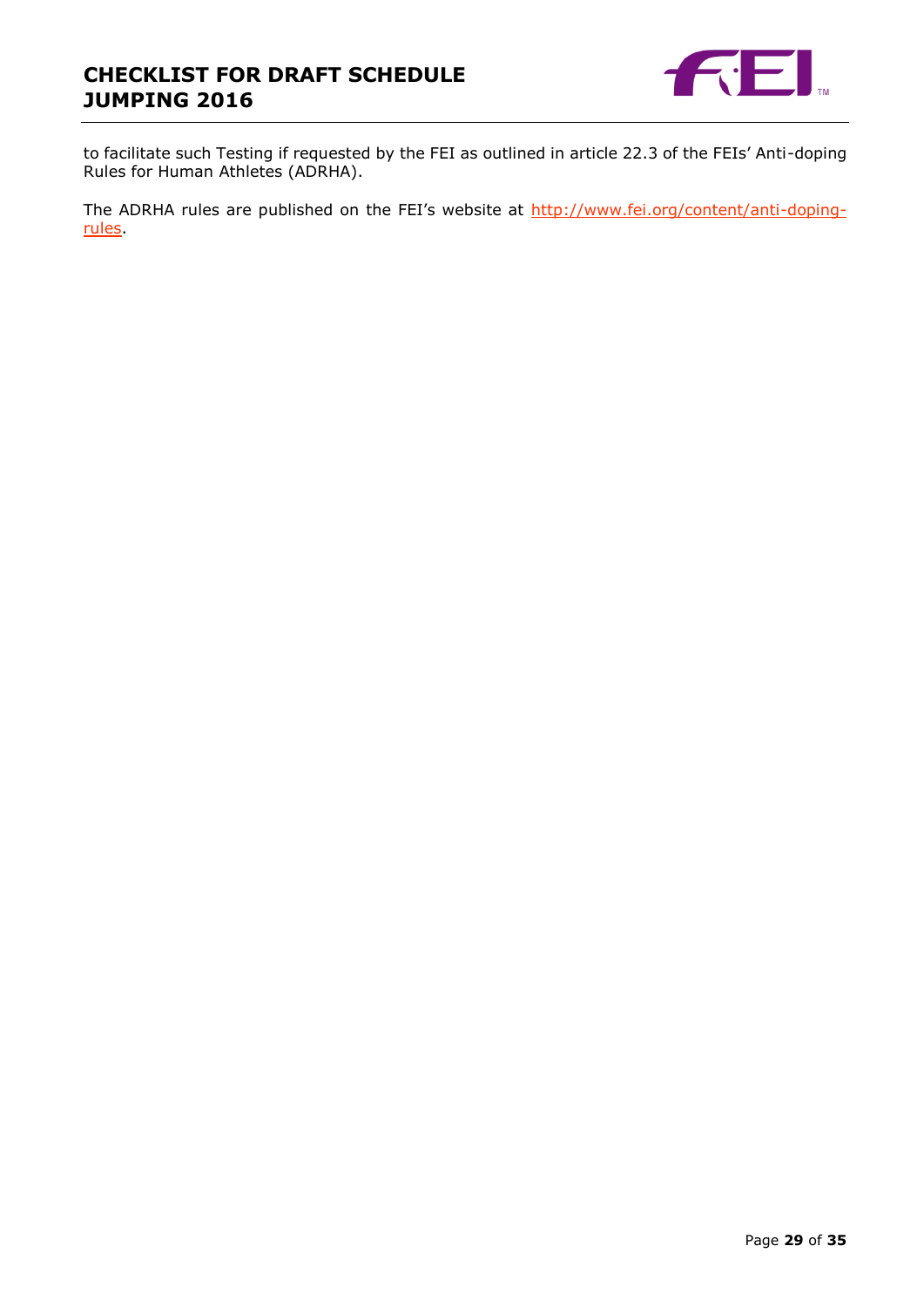

# <span id="page-29-0"></span>**XIII. ADDITIONAL INFORMATION**

## <span id="page-29-1"></span>**1. INSURANCES AND NATIONAL REQUIREMENTS**

Equestrian sports involve inherent dangerous risks. To the greatest extent permitted by law, the FEI and the FEI Event Organiser shall NOT be liable for any damages relating to loss of property or injury of any kind to Athletes, Owners, Support Personnel or Horses at or in connection with an FEI Event and the FEI expressly excludes all such liability.

## **1.1. ATHLETES, OWNERS AND SUPPORT PERSONNEL**

#### **1.1.1. Personal Accident and Health Insurance**

It is your responsibility as an Athlete/Owner/ Support Personnel to ensure that you have adequate personal accident insurance in place to cover your participation at FEI Events and in particular to insure against any personal injury or medical expenses arising from an accident, injury or illness which may occur at a FEI Event.

You should check with your National Federation to confirm if your National Federation's insurance policy (if any) covers personal accidents and/or illnesses which may occur when you are attending at/participating in FEI Events.

If your National Federation does not have a personal accident/health insurance policy or if the National Federation's insurance policy does not cover personal accident or health claims, then you should obtain your own personal accident and health insurance policy to cover your attendance/participation at FEI Events.

## **1.1.2. Personal Property Insurance**

You should also ensure that you are insured against property loss, theft or damage which may occur at an FEI Event.

Again, the advice is to check with your National Federation to confirm if they have an insurance policy in place which would cover you in case of such property loss, theft or damage. If not, then you should obtain your own personal property insurance to cover such situations.

## **1.2. ATHLETES AND OWNERS**

#### **1.2.1. Third Party Liability Insurance**

As an Athlete/Owner you are personally responsible for damages to third parties caused by you, your employees, Support Personnel, your agents or your Horses. You are, therefore, strongly advised to take out third-party liability insurance providing full coverage in relation to FEI Events at home and abroad, and to keep the policy up to date.

The FEI and the Organiser will NOT be responsible for any damage caused to third parties by you, your employees, Support Personnel, your agents or your Horses.

## **1.2.2. Additional Liability Information**

Square for organiser to include reference to National Laws when necessary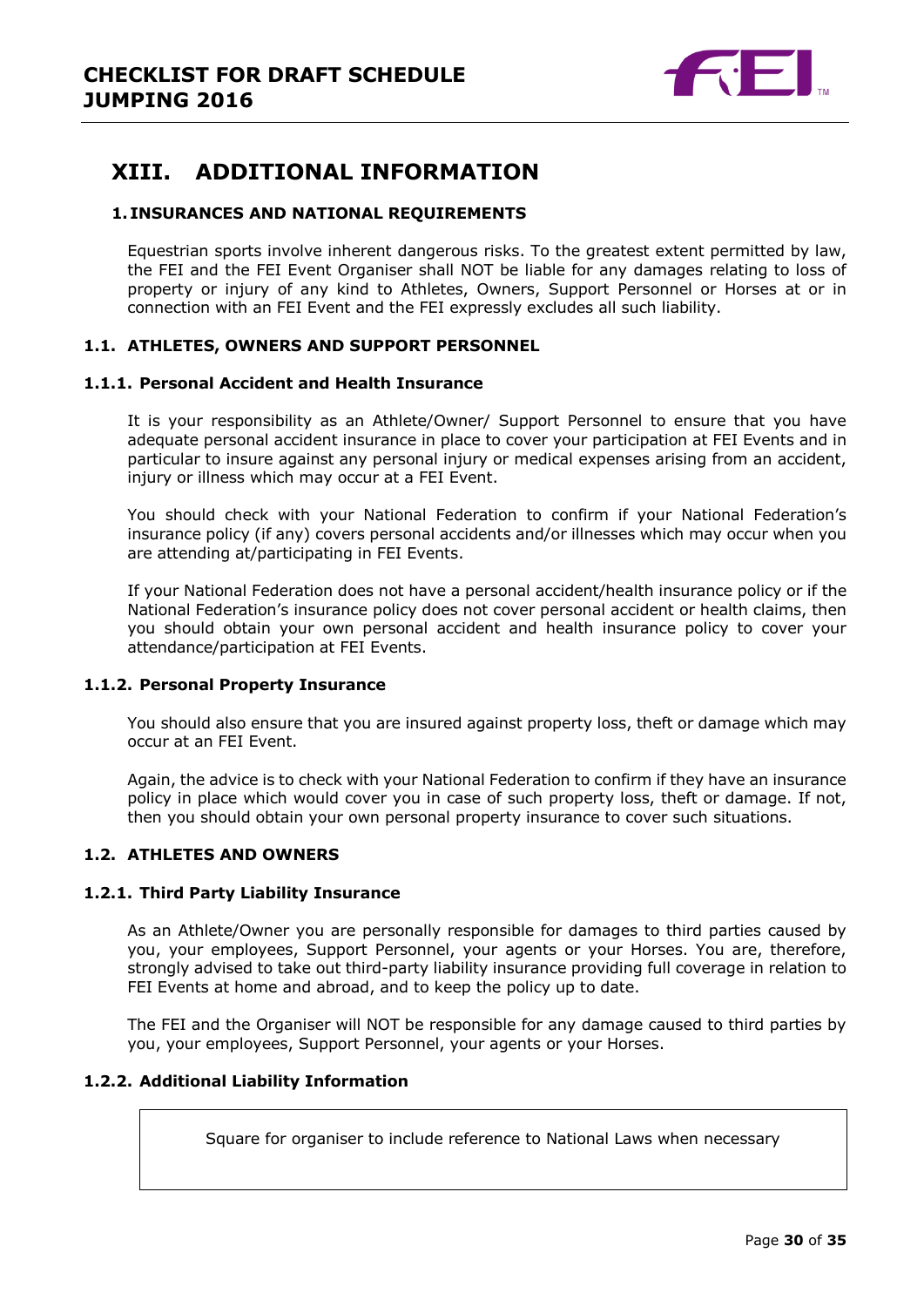

## **1.2.3. Horse Insurance**

As an Owner you should ensure that your Horses are adequately insured against any injuries or illnesses they may sustain while participating at a FEI Event.

Square for organiser to include reference to National Laws when necessary

## <span id="page-30-0"></span>**2. PROTESTS/APPEALS**

To be valid, all Protests and Appeals must be made in writing and accompanied by a deposit of CHF 150.- or equivalent.

Protest and appeal forms are available on the FEI website: Protests:<http://www.fei.org/sites/default/files/FEI%20Protest%20Form.pdf> Appeals:<http://www.fei.org/sites/default/files/FEI%20Appeal%20Form.pdf>

## <span id="page-30-1"></span>**3. SCHOOLING DURING COMPETITIONS**

Athletes wishing to school during speed competitions (Table A and Table C) must inform the OC before these competitions begin. These athletes will start first in these competitions.

## <span id="page-30-2"></span>**4. STEWARDING**

- If an athlete is uncertain as to whether the boots he/she intends to use during an event are allowed, he/she or his/her representative should show the boots to the Chief Steward for his/her opinion before the boots are used in training or in competition.
- In addition, athletes are to be made aware that hind boots must be removed and placed again on the horse's legs in the presence of a Steward while in the warm-up arena prior to entering the competition arena for certain competitions. (If bandages are used in place of boots, athletes are not required to remove the bandages in the warm-up arena.) This procedure is compulsory for competitions for which boot and bandage control is mandatory, that is the Nations Cup, Grand Prix, and the competition with the highest prize money, and is at the discretion of the Chief Steward for other competitions.
- As an alternative to carrying out this procedure at the time designated by the Steward an athlete may ask his/her groom to take the boots to the in-gate and place them on the horse's legs in front of the Steward prior to the combination entering the arena.
- The Steward has the authority to intervene if a boot is deemed excessively tight by instructing that the boot be removed and put on again correctly. *[Stewards are to note that it is normal for a horse's gait to be somewhat affected immediately after boots have been removed and re-placed.]* If an athlete or his/her groom refuses to remove and replace the boot(s) when instructed to do so by the Steward, a Yellow Warning Card will be issued to the athlete in question.
- If it is deemed impossible or unsafe to remove the hind boots in the warm-up arena prior to the combination entering the competition arena, due to an extremely excited or nervous horse, the boots of the horse in question are to be removed by the athlete/groom following the athlete's round upon leaving the arena and inspected by the Steward. This inspection may be carried out during the boot and bandage control if the boot and bandage control is carried out for the competition in question.
- This procedure does not replace boot and bandage control after completion of an athlete's round for competitions for which boot and bandage control is mandatory (refer to JRs Art. 244.1).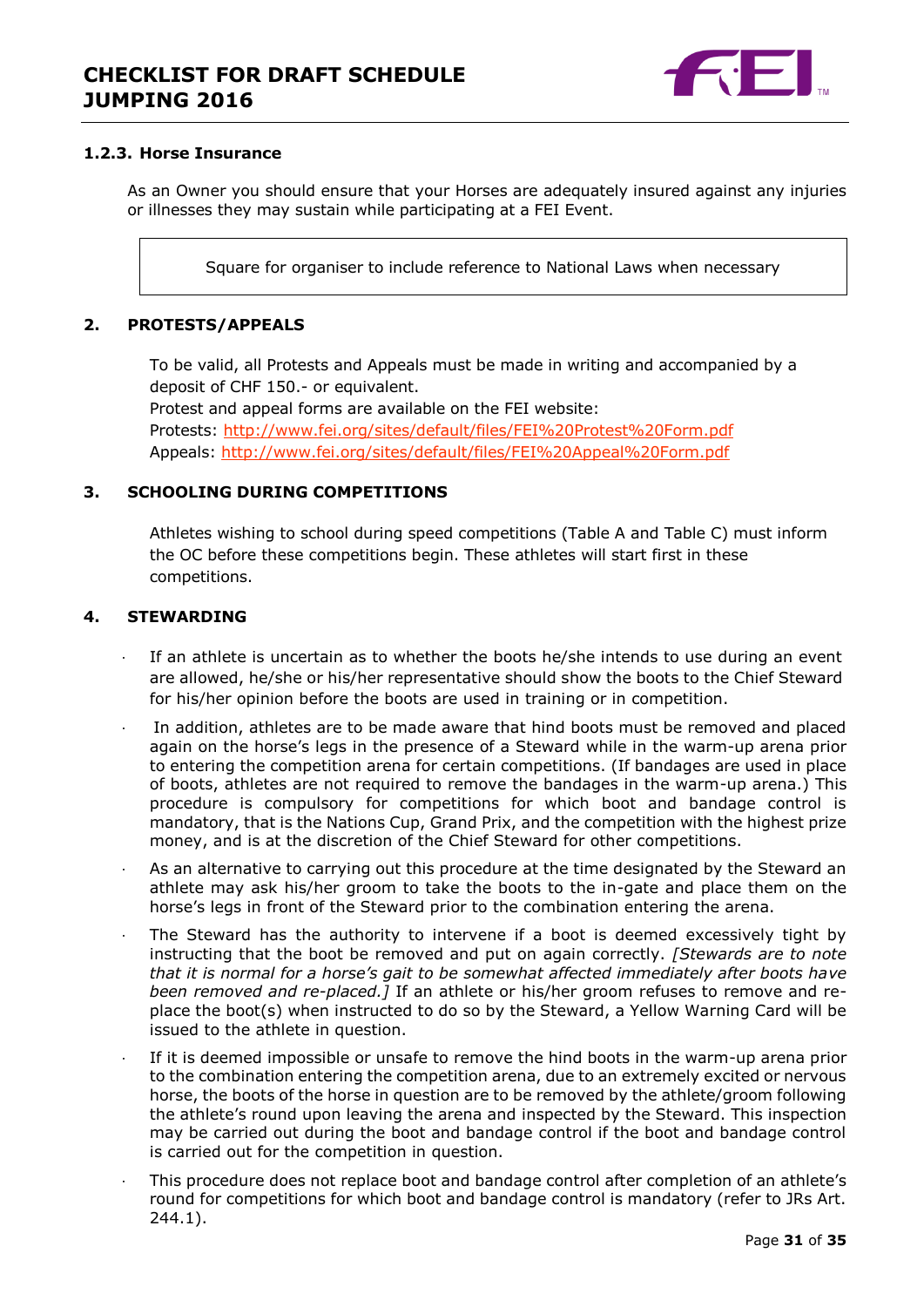

## <span id="page-31-0"></span>**5. DISPUTES**

In the event of any discussion concerning the interpretation of the schedule (in translated languages), the English version will be decisive.

## <span id="page-31-1"></span>**6. MODIFICATION TO SCHEDULE**

-

In exceptional circumstances, together with the approval of Chefs d'Equipe, host NF delegate, if any, and the Ground Jury, the Organiser may change the schedule in order to clarify any matter arising from an omission or due to unforeseen circumstances. Any such changes must be notified to all athletes and officials as soon as possible and they must be reported to the FEI Secretary General by the Technical Delegate.

## <span id="page-31-2"></span>**7. ADDITIONAL INFORMATIONS FROM THE OC**

Square for organiser to include any additional information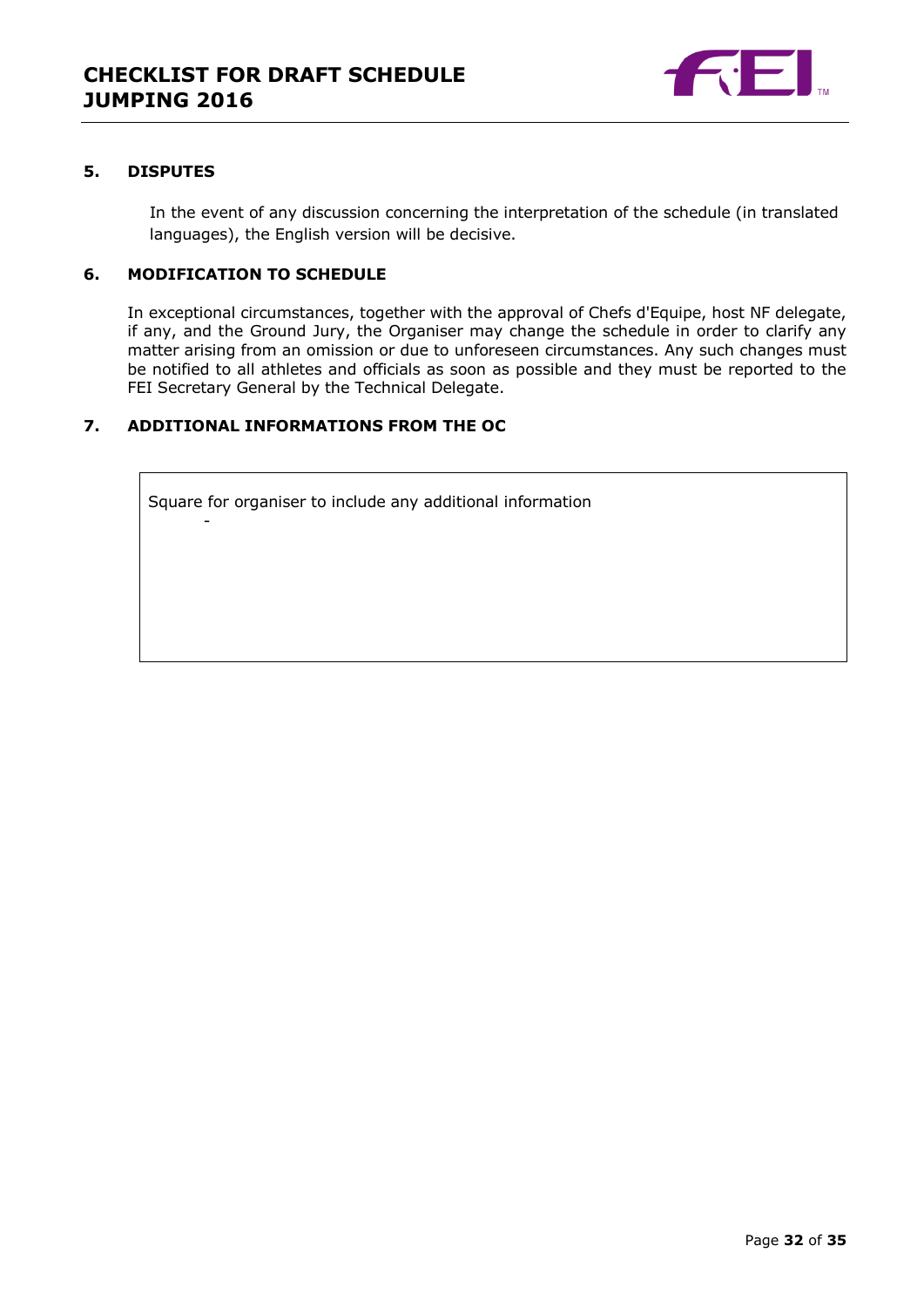

## <span id="page-32-0"></span>**8. PRIZE MONEY DISTRIBUTION**

#### Standardised prize money distribution

Chart 1: Prize money distribution with 25% of prize money offered to the winner

| N° of<br>starters                                                                                                                                                                                                                                                                                                                                                                                                                                                                                                                                                                                                                                                                                                                                                                                                                                                                                                                                                    | $12 - 48$<br>up to $11$                                                                    |                |           | over 48                                                                                                                                                                                                                                |           |  |
|----------------------------------------------------------------------------------------------------------------------------------------------------------------------------------------------------------------------------------------------------------------------------------------------------------------------------------------------------------------------------------------------------------------------------------------------------------------------------------------------------------------------------------------------------------------------------------------------------------------------------------------------------------------------------------------------------------------------------------------------------------------------------------------------------------------------------------------------------------------------------------------------------------------------------------------------------------------------|--------------------------------------------------------------------------------------------|----------------|-----------|----------------------------------------------------------------------------------------------------------------------------------------------------------------------------------------------------------------------------------------|-----------|--|
| $N^{\circ}$ of<br>prizes                                                                                                                                                                                                                                                                                                                                                                                                                                                                                                                                                                                                                                                                                                                                                                                                                                                                                                                                             | Same as the number of starters who finish the competition                                  | 12             |           | more than 12                                                                                                                                                                                                                           |           |  |
| <b>Prize</b><br>money                                                                                                                                                                                                                                                                                                                                                                                                                                                                                                                                                                                                                                                                                                                                                                                                                                                                                                                                                | 40'000 .-                                                                                  | $40'000 -$     |           | $40'000 -$                                                                                                                                                                                                                             |           |  |
|                                                                                                                                                                                                                                                                                                                                                                                                                                                                                                                                                                                                                                                                                                                                                                                                                                                                                                                                                                      |                                                                                            | $\%$           |           | $\%$                                                                                                                                                                                                                                   |           |  |
| winner                                                                                                                                                                                                                                                                                                                                                                                                                                                                                                                                                                                                                                                                                                                                                                                                                                                                                                                                                               |                                                                                            | 25             | 10'000 .- | 25                                                                                                                                                                                                                                     | 10'000 .- |  |
| 2                                                                                                                                                                                                                                                                                                                                                                                                                                                                                                                                                                                                                                                                                                                                                                                                                                                                                                                                                                    |                                                                                            | 20             | $8000 -$  | 20                                                                                                                                                                                                                                     | $8000 -$  |  |
| 3                                                                                                                                                                                                                                                                                                                                                                                                                                                                                                                                                                                                                                                                                                                                                                                                                                                                                                                                                                    | All athletes having completed the competition receive prize money, to be distributed       | 15             | $6000 -$  | 15                                                                                                                                                                                                                                     | $6000 -$  |  |
| 4                                                                                                                                                                                                                                                                                                                                                                                                                                                                                                                                                                                                                                                                                                                                                                                                                                                                                                                                                                    | according to the percentages at right from the 1st placed to the last placed athlete.      | 10             | $4000 -$  | 10                                                                                                                                                                                                                                     | $4000 -$  |  |
| 5                                                                                                                                                                                                                                                                                                                                                                                                                                                                                                                                                                                                                                                                                                                                                                                                                                                                                                                                                                    | The remaining prizes, i.e. the prizes foreseen up to $12th$ place, are then distributed in | $\overline{7}$ | 2800.-    | $\overline{7}$                                                                                                                                                                                                                         | 2800.-    |  |
| 6                                                                                                                                                                                                                                                                                                                                                                                                                                                                                                                                                                                                                                                                                                                                                                                                                                                                                                                                                                    | descending order starting again with the 1st placed athlete until there are no more        | 5.5            | $2200 -$  | 5.5                                                                                                                                                                                                                                    | $2200 -$  |  |
| $\overline{7}$                                                                                                                                                                                                                                                                                                                                                                                                                                                                                                                                                                                                                                                                                                                                                                                                                                                                                                                                                       | prizes to be distributed.                                                                  | 4              | $1600 -$  | 4                                                                                                                                                                                                                                      | $1600 -$  |  |
| 8                                                                                                                                                                                                                                                                                                                                                                                                                                                                                                                                                                                                                                                                                                                                                                                                                                                                                                                                                                    |                                                                                            | 3              | $1200 -$  | 3                                                                                                                                                                                                                                      | 1200 .-   |  |
| 9                                                                                                                                                                                                                                                                                                                                                                                                                                                                                                                                                                                                                                                                                                                                                                                                                                                                                                                                                                    | See examples below*.                                                                       | з              | $1200 -$  | $\overline{3}$                                                                                                                                                                                                                         | $1200 -$  |  |
| 10                                                                                                                                                                                                                                                                                                                                                                                                                                                                                                                                                                                                                                                                                                                                                                                                                                                                                                                                                                   |                                                                                            | 2.5            | $1000.-$  | 2.5                                                                                                                                                                                                                                    | $1000.-$  |  |
| 11                                                                                                                                                                                                                                                                                                                                                                                                                                                                                                                                                                                                                                                                                                                                                                                                                                                                                                                                                                   |                                                                                            | 2.5            | $1000.-$  | 2.5                                                                                                                                                                                                                                    | $1000.-$  |  |
| 12                                                                                                                                                                                                                                                                                                                                                                                                                                                                                                                                                                                                                                                                                                                                                                                                                                                                                                                                                                   | n/a                                                                                        | 2.5            | $1000.-$  | 2.5                                                                                                                                                                                                                                    | $1000 -$  |  |
| total                                                                                                                                                                                                                                                                                                                                                                                                                                                                                                                                                                                                                                                                                                                                                                                                                                                                                                                                                                | 40'000                                                                                     | 100            | 40'000 .- | 100                                                                                                                                                                                                                                    | 40'000    |  |
| *Examples:<br>5 athletes: winner gets prize for $1st$ (25%) and the other athletes get the relevant percentages<br>down to the last athlete, i.e. $5th$ place (7%). The prize for $6th$ (5.5%) is then given to the winner,<br>the prize for 7th (4%) is given to the 2 <sup>nd</sup> placed athlete, the prize for 8th (3%) is given to the 3 <sup>nd</sup><br>placed athlete, the prize for 9th (3%) is given to the 4th placed athlete and the prize for 10th<br>$(2.5\%)$ is given to the 5 <sup>th</sup> placed athlete. The prize for 11 <sup>th</sup> $(2.5\%)$ is then given to the 1 <sup>st</sup> place<br>athlete and the prize for $12^{th}$ (2.5%) is given to the $2^{nd}$ placed athlete.<br>10 athletes: winner gets prize for $1st$ (25%) and $11th$ (2.5%), second placed gets prize for $2nd$<br>$(20%)$ and $12th$ $(2.5%)$ ; the remaining athletes receive the prize money for their placing as per<br>the percentages from 3rd to 10th place. |                                                                                            |                |           | OC must provide<br>additional prizes<br>for the remaining<br>placed athletes to<br>fulfil quota of one<br>prize per four<br>athletes.<br>The amount to be<br>given to each of<br>these athletes is to<br>be stated in the<br>Schedule. |           |  |

Chart 2: Prize money distribution with 33% of prize money offered to the winner

| N° of<br>starters                                                                                                                                                                                                                                                                                                                                                                                                                                                                                                                                                                                                                                                                                                                                                                                                                                                                   | up to $11$                                                                                   | $12 - 48$      |                                                                                                                                                                                                       | over 48        |                  |
|-------------------------------------------------------------------------------------------------------------------------------------------------------------------------------------------------------------------------------------------------------------------------------------------------------------------------------------------------------------------------------------------------------------------------------------------------------------------------------------------------------------------------------------------------------------------------------------------------------------------------------------------------------------------------------------------------------------------------------------------------------------------------------------------------------------------------------------------------------------------------------------|----------------------------------------------------------------------------------------------|----------------|-------------------------------------------------------------------------------------------------------------------------------------------------------------------------------------------------------|----------------|------------------|
| N° of<br>prizes                                                                                                                                                                                                                                                                                                                                                                                                                                                                                                                                                                                                                                                                                                                                                                                                                                                                     | Same as the number of starters who finish the competition                                    | 12             |                                                                                                                                                                                                       | more than 12   |                  |
| <b>Prize</b><br>money                                                                                                                                                                                                                                                                                                                                                                                                                                                                                                                                                                                                                                                                                                                                                                                                                                                               | 40'000                                                                                       | 40'000 .-      |                                                                                                                                                                                                       | 40'000 .-      |                  |
|                                                                                                                                                                                                                                                                                                                                                                                                                                                                                                                                                                                                                                                                                                                                                                                                                                                                                     |                                                                                              | $\%$           |                                                                                                                                                                                                       | $\frac{9}{6}$  |                  |
| winner                                                                                                                                                                                                                                                                                                                                                                                                                                                                                                                                                                                                                                                                                                                                                                                                                                                                              |                                                                                              | 33             | 13'200                                                                                                                                                                                                | 33             | 13'200           |
| 2                                                                                                                                                                                                                                                                                                                                                                                                                                                                                                                                                                                                                                                                                                                                                                                                                                                                                   |                                                                                              | 20             | 8000                                                                                                                                                                                                  | 20             | 8000             |
| 3                                                                                                                                                                                                                                                                                                                                                                                                                                                                                                                                                                                                                                                                                                                                                                                                                                                                                   | All athletes having completed the competition receive prize money, to be                     | 15             | 6000                                                                                                                                                                                                  | 15             | 6000             |
| 4                                                                                                                                                                                                                                                                                                                                                                                                                                                                                                                                                                                                                                                                                                                                                                                                                                                                                   | distributed according to the percentages at right from the 1st placed to the last            | 10             | 4000                                                                                                                                                                                                  | 10             | 4000             |
| 5                                                                                                                                                                                                                                                                                                                                                                                                                                                                                                                                                                                                                                                                                                                                                                                                                                                                                   | placed athlete. The remaining prizes, i.e. the prizes foreseen up to 12 <sup>th</sup> place, | 6              | 2400                                                                                                                                                                                                  | 6              | 2400             |
| 6                                                                                                                                                                                                                                                                                                                                                                                                                                                                                                                                                                                                                                                                                                                                                                                                                                                                                   | are then distributed in descending order starting again with the $1st$ placed                | 4.5            | 1800                                                                                                                                                                                                  | 4.5            | 1800             |
| 7                                                                                                                                                                                                                                                                                                                                                                                                                                                                                                                                                                                                                                                                                                                                                                                                                                                                                   | athlete until there are no more prizes to be distributed.                                    | 3              | 1200                                                                                                                                                                                                  | 3              | 1200             |
| 8                                                                                                                                                                                                                                                                                                                                                                                                                                                                                                                                                                                                                                                                                                                                                                                                                                                                                   | See examples below*.                                                                         | 2.5            | 1000                                                                                                                                                                                                  | 2.5            | 1000             |
| 9                                                                                                                                                                                                                                                                                                                                                                                                                                                                                                                                                                                                                                                                                                                                                                                                                                                                                   |                                                                                              | $\overline{2}$ | 800                                                                                                                                                                                                   | $\overline{2}$ | 800              |
| 10                                                                                                                                                                                                                                                                                                                                                                                                                                                                                                                                                                                                                                                                                                                                                                                                                                                                                  |                                                                                              | 2              | 800                                                                                                                                                                                                   | $\overline{2}$ | 800              |
| 11                                                                                                                                                                                                                                                                                                                                                                                                                                                                                                                                                                                                                                                                                                                                                                                                                                                                                  |                                                                                              | $\mathbf{1}$   | 400                                                                                                                                                                                                   | $\mathbf{1}$   | 400              |
| 12                                                                                                                                                                                                                                                                                                                                                                                                                                                                                                                                                                                                                                                                                                                                                                                                                                                                                  | n/a                                                                                          | 1.             | 400                                                                                                                                                                                                   | $\mathbf{1}$   | 400              |
| total                                                                                                                                                                                                                                                                                                                                                                                                                                                                                                                                                                                                                                                                                                                                                                                                                                                                               | 40'000                                                                                       | 100            | 40'000                                                                                                                                                                                                | 100            | 40'000           |
| *Examples:<br><b>5 athletes:</b> winner gets the prize for $1^{st}$ (33%) and the other athletes get the relevant<br>percentages down to the last athlete, i.e. $5th$ place (6%). The prize for 6 <sup>th</sup> (4.5%) is then<br>given to the winner, the prize for $7th$ (3%) is given to the $2nd$ placed athlete, the prize for<br>$8th$ (2.5%) is given to the 3 <sup>rd</sup> placed athlete, the prize for 9 <sup>th</sup> (2%) is given to the 4 <sup>th</sup><br>placed athlete and the prize for 10 <sup>th</sup> (2%) is given to the 5 <sup>th</sup> placed athlete. The prize for<br>$11^{th}$ (1%) is then given to the 1 <sup>st</sup> placed athlete and the prize for 12 <sup>th</sup> (1%) is given to the<br>2 <sup>nd</sup> placed athlete.<br>10 athletes: winner gets prize for 1 <sup>st</sup> (33%) and 11 <sup>th</sup> (1%), second placed gets prize for |                                                                                              |                | OC must provide<br>additional prizes<br>for the remaining<br>placed athletes to<br>fulfil quota of one<br>prize per four<br>athletes.<br>The amount to be<br>given to each of<br>these athletes is to |                |                  |
| $2^{nd}$ (20%) and 12 <sup>th</sup> (1%); the remaining athletes receive the prize money for their placing<br>as per the percentages from 3rd to 10th place.                                                                                                                                                                                                                                                                                                                                                                                                                                                                                                                                                                                                                                                                                                                        |                                                                                              |                |                                                                                                                                                                                                       | Schedule.      | be stated in the |

updated 17 October 2011 In case of a tie for the 12<sup>th</sup> place in a competition with 12 to 48 starters, the prize money foreseen for the 12<sup>th</sup> place will be divided equally among the athletes concerned.

#### **For Competitions run in two rounds with more than 12 starters in 2nd round:**

*OCs that indicate in the schedule that a specific number (that is more than 12) of athletes will return for the second round will be permitted to distribute the prize money for that competition among all the athletes taking part in the second round, even if the second round is followed by a jump-off in case of a tie on penalties for first place after the second round.*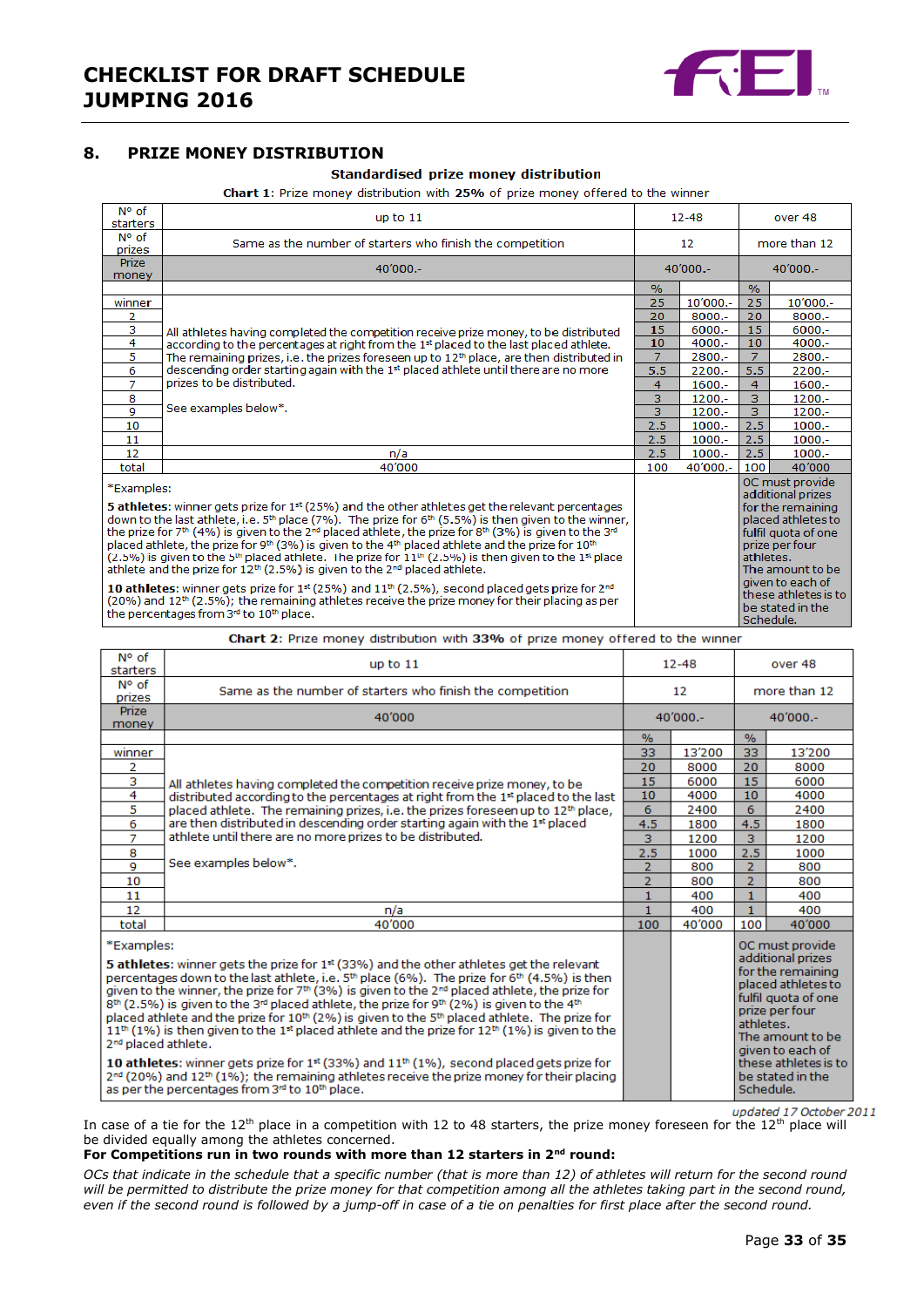

# <span id="page-33-0"></span>**XIV. ANNEXES**

## **1. FEI ENTRY SYSTEM**

Please fill the form below in order to provide you and the other members of your committee or your IT Providers access to the FEI Entry System.

| FEI ID <sup>1</sup> : | 10086344                          |                      |  |
|-----------------------|-----------------------------------|----------------------|--|
| Name*:                | Wenczel                           |                      |  |
| First Name*:          | Walter                            |                      |  |
| E-Mail*:              | office@horse-event.at             |                      |  |
| Access Rights*:       | $\boxtimes$ Admin <sup>2</sup>    | Consult <sup>3</sup> |  |
| Events <sup>4</sup> : |                                   |                      |  |
| FEI ID <sup>1</sup> : | 10002983                          |                      |  |
| Name*:                | Weigerstorfer                     |                      |  |
| First Name*:          | Ulrike                            |                      |  |
| E-Mail*:              | ulla.weigerstorfer@magnaracino.at |                      |  |
| Access Rights*:       | Admin <sup>2</sup>                | Consult <sup>3</sup> |  |
| Events <sup>4</sup> : |                                   |                      |  |
| FEI $ID1$ :           |                                   |                      |  |
| Name*:                |                                   |                      |  |
| First Name*:          |                                   |                      |  |
| E-Mail*:              |                                   |                      |  |
| Access Rights*:       | Admin <sup>2</sup>                | Consult <sup>3</sup> |  |
|                       |                                   |                      |  |

- <sup>1</sup> If already have an FEI user account.
- <sup>2</sup> Provides you the required access to manage entries and substitutions and download entries/lists.
- <sup>3</sup> You are just able to consult and download the entries/lists.
- <sup>4</sup> Leave the field blank if the user deals with the entries of all events in the show.
- **\* Mandatory Fields**